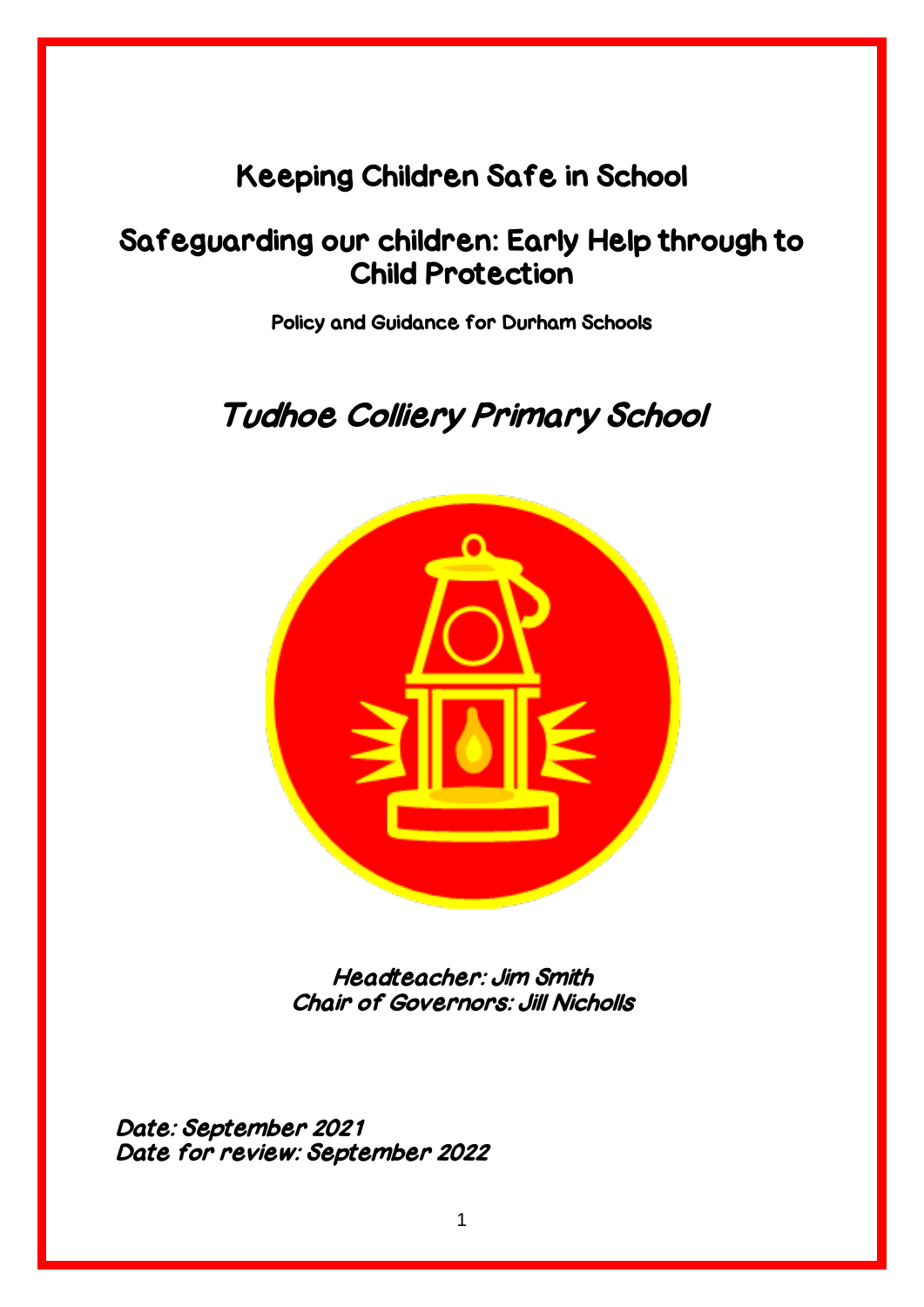### Safeguarding and Child Protection Training Summary

Our school complies with the advice laid down in 'Working Together to Safeguard Children' 2018 and 'Keeping Children Safe in Education' September 2021 to undertake regular training.

A record of those trained may be found in the CPD file and certificates are kept, where appropriate, to verify the attendance of individuals. Child protection and safeguarding training form a key part of our induction processes. All staff will receive regular updates regarding child protection and safeguarding as necessary and at least annually.

Training for the designated safeguarding lead and other designated teachers in school is undertaken every 2 years.

We recognise that, as a minimum, schools should ensure that the Designated Safeguarding Lead undertakes Prevent awareness training and is thus able to provide advice and support to other members of staff on protecting children from the risk of radicalisation (The Prevent duty DFE June 2015).

|                                                                                    | <b>Name</b>                  | Training                                                             | <b>Date</b> |
|------------------------------------------------------------------------------------|------------------------------|----------------------------------------------------------------------|-------------|
| Designated<br>Safeguarding<br>Lead                                                 | <b>Allison Boustead</b>      | <b>County DSL Training</b>                                           | 09/20       |
|                                                                                    |                              | Level 3 DSL Training                                                 | 11/20       |
|                                                                                    |                              | <b>Prevent</b>                                                       | 05/21       |
|                                                                                    |                              | <b>FGM</b>                                                           | 01/20       |
|                                                                                    |                              | <b>CSE</b>                                                           | 09/20       |
|                                                                                    |                              | <b>County Lines</b>                                                  | 10/19       |
| <b>Deputy</b><br>Designated<br>Safeguarding<br>Lead(s)                             | <b>Jim Smith</b>             | <b>DSL Training</b>                                                  | 01/20       |
|                                                                                    | <b>Jaime Theakston</b>       |                                                                      | 04/20       |
|                                                                                    | <b>Caroline Gray</b>         |                                                                      | 09/20       |
| <b>Nominated</b><br>Governor for<br><b>Child Protection</b><br>and<br>Safeguarding | June Hedley                  | <b>Level 1 Safeguarding Training</b>                                 | 09/21       |
| Governor(s) and                                                                    | <b>Barbara Hitton</b>        | <b>Safer Recruitment</b>                                             | 11/20       |
| <b>Staff with Safer</b><br>Recruitment<br>Training                                 | <b>Jill Nicholls</b>         |                                                                      | 09/20       |
| <b>Whole Staff</b>                                                                 | See separate<br>signed lists | <b>Level 1 Safeguarding Training</b>                                 | 09/21       |
|                                                                                    |                              | Prevent                                                              | 02/21       |
|                                                                                    |                              | <b>CSE</b>                                                           | 9/20        |
|                                                                                    |                              | <b>Child Criminal Exploitation (Incl County</b><br>Lines)            | 10/19       |
|                                                                                    |                              | Safeguarding training updates for<br>staff provided at least termly. |             |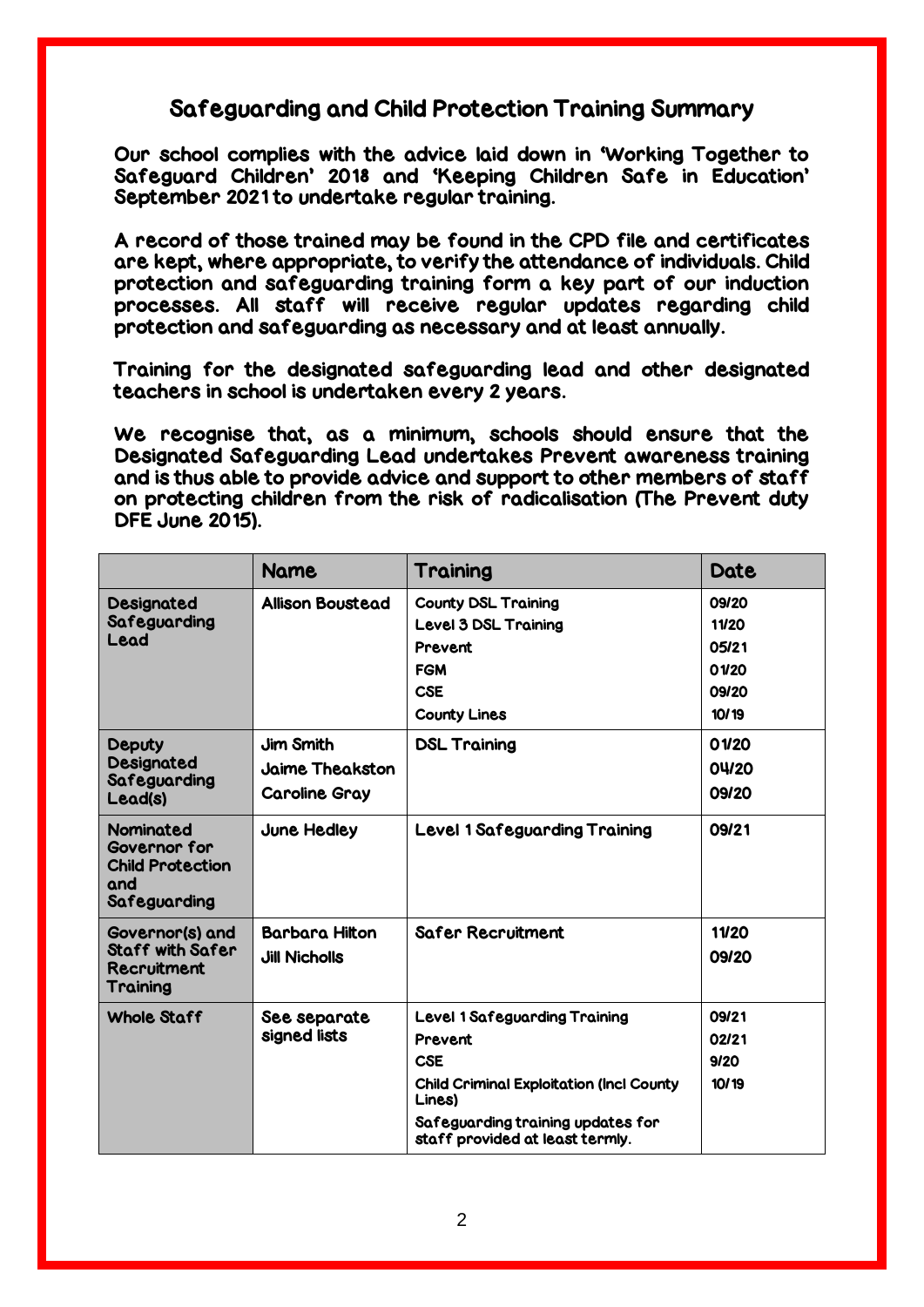#### **Local Authority Designated Officer (LADO):**

Sharon Lewis / Louise Brookes 03000 268835 [CYPSLADOSecure@durham.gov.uk](mailto:CYPSLADOSecure@durham.gov.uk)

**First Contact Service: 03000 26 79 79**

## **CONTENTS**

#### A. PRINCIPLES OF THE POLICY

#### B. MAIN ELEMENTS OF THE POLICY

Establishing a safe environment in which children can learn and develop.

Ensuring we practice safe recruitment in checking the suitability of staff and volunteers to work with children.

Training and supporting staff to equip them to appropriately recognise, respond to and support children who are vulnerable and may be in need of safeguarding.

Raising awareness of other safeguarding issues, boosting resilience and equipping children with the skills needed to keep them safe.

Developing and implementing procedures for identifying and reporting cases, or suspected cases, of abuse.

- Names of designated safeguarding leads in school
- Recording concerns
- Listening to children and receiving disclosures
- Recording and response of the designated lead professional
- When to discuss concerns with the First Contact Service
- Discussions with First Contact will be followed up in writing
- Attendance at Strategy meetings if assessed as child protection concern

Supporting pupils who have been abused in accordance with their agreed child protection plan: multi-agency work

#### C. OVERVIEW: SAFEGUARDING

Definition of 'safeguarding'

Safeguarding within this school

Safeguarding throughout school life

Safeguarding and Child protection training for all staff/adults working in school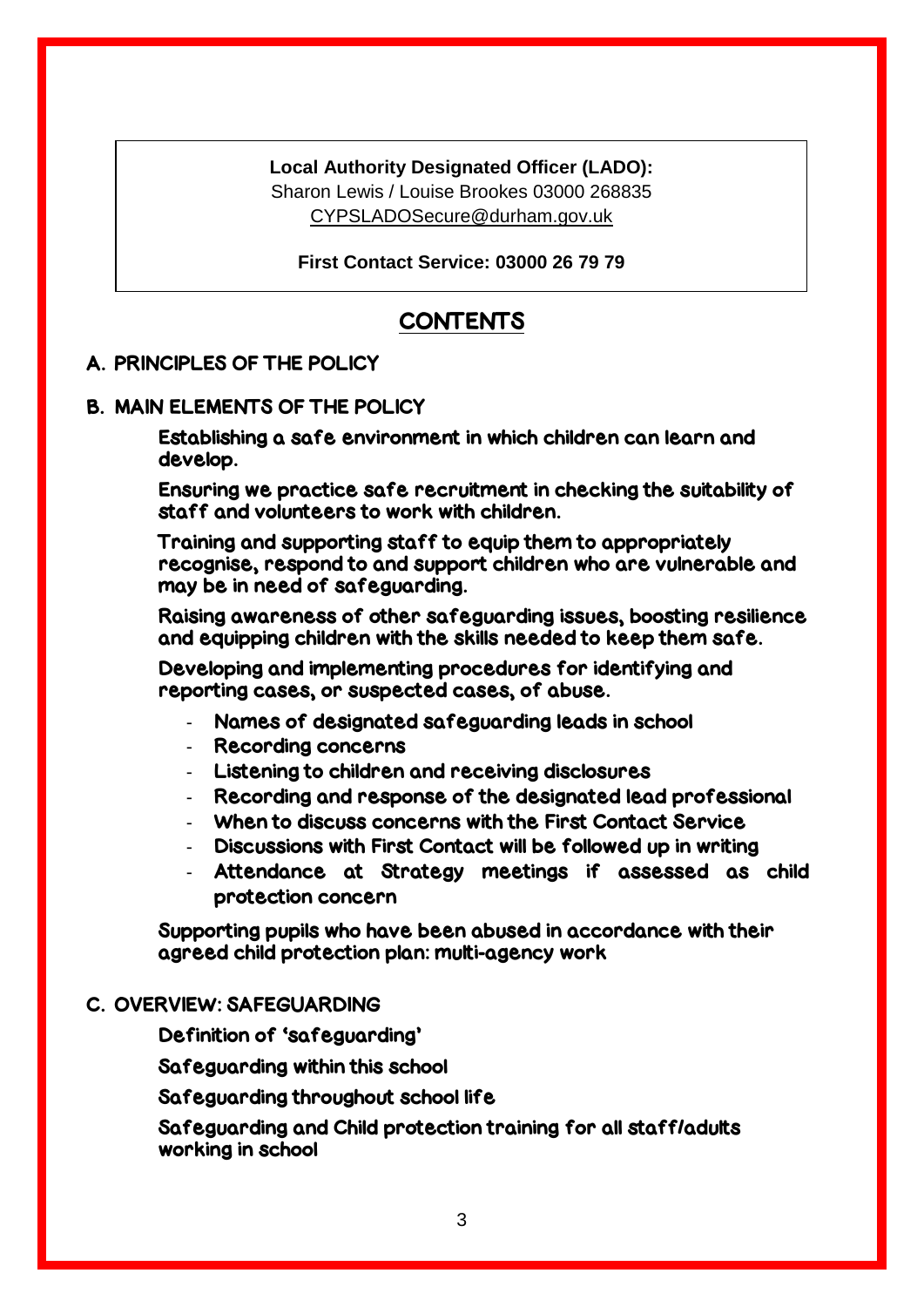#### D. CHILD PROTECTION WITHIN OVERALL SAFEGUARDING AND EARLY HELP ARRANGEMENTS FOR ALL CHILDREN/YOUNG PEOPLE IN SCHOOL

Life at home Signs and behaviours of concern Early Help; Single Assessment Procedure and Practice Guidance Child in Need: more complex cases Level 3 Amber Child Protection and significant harm Prepare for the unexpected Low Level Concerns

### E. MULTI-AGENCY WORK IN CHILD PROTECTION

Initial Child Protection Conference: school responsibilities

- Attendance
- Preparation of a report
- Chronology of significant events
- Sharing of the report

Membership of a Core Group Review Child Protection Conference

#### F. INFORMATION-SHARING

- Parents/carers
- School staff
- Children moving to another school and the transfer of records
- County guidance and protocols
- G. ALLEGATIONS AGAINST TEACHERS AND OTHER STAFF INCLUDING THE ROLE OF GOVERNORS
- H. SAFE TOUCH
- I. PHYSICAL CONTROL AND RESTRICTIVE PHYSICAL INTERVENTION: USE OF REASONABLE FORCE

Physical contact other than to control or restrain

- J. THE PREVENT DUTY
- K. CHILD EXPLOITATION
- L. FEMALE GENITAL MUTILATION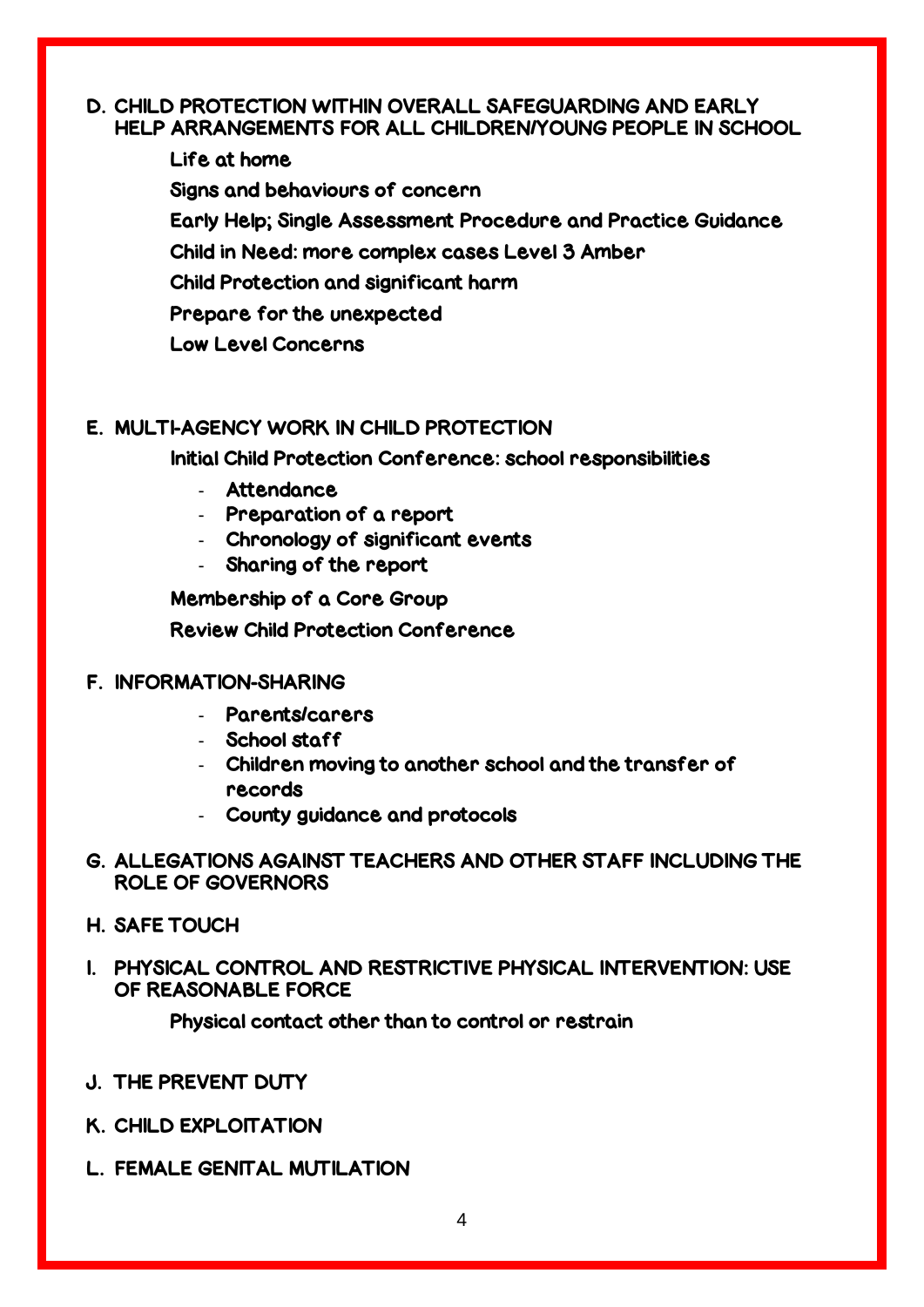M. ONLINE SAFETY

- N. PEER ON PEER ABUSE (including Child on Child Sexual Violence and Sexual Harassment)
- O. CHILD CRIMINAL EXPLOITATION INCLUDING COUNTY LINES
- P. SERIOUS VIOLENCE
- Q. MENTAL HEALTH

### APPENDICES

Appendix 1 - Roles, Responsibilities and Entitlements

Appendix 2 **–** Indicators of Harm

Appendix 3 - Referral form for First Contact

[https://doitonline.durham.gov.uk/service/Early\\_Help\\_Referral](https://doitonline.durham.gov.uk/service/Early_Help_Referral)

Appendix 4 - Summary of multi-agency meetings

Appendix 5 - Information Sharing July 2018 (HM Government)

[https://assets.publishing.service.gov.uk/government/uploads/system/uploa](https://assets.publishing.service.gov.uk/government/uploads/system/uploads/attachment_data/file/721581/Information_sharing_advice_practitioners_safeguarding_services.pdf) [ds/attachment\\_data/file/721581/Information\\_sharing\\_advice\\_practitioner](https://assets.publishing.service.gov.uk/government/uploads/system/uploads/attachment_data/file/721581/Information_sharing_advice_practitioners_safeguarding_services.pdf) [s\\_safeguarding\\_services.pdf](https://assets.publishing.service.gov.uk/government/uploads/system/uploads/attachment_data/file/721581/Information_sharing_advice_practitioners_safeguarding_services.pdf)

Appendix 6 **–** Sharing Nudes and Semi-Nudes: Advice for Education **Settings** 

[https://assets.publishing.service.gov.uk/government/uploads/system/uploa](https://assets.publishing.service.gov.uk/government/uploads/system/uploads/attachment_data/file/1008443/UKCIS_sharing_nudes_and_semi_nudes_advice_for_education_settings__Web_accessible_.pdf) [ds/attachment\\_data/file/1008443/UKCIS\\_sharing\\_nudes\\_and\\_semi\\_nudes](https://assets.publishing.service.gov.uk/government/uploads/system/uploads/attachment_data/file/1008443/UKCIS_sharing_nudes_and_semi_nudes_advice_for_education_settings__Web_accessible_.pdf) [\\_advice\\_for\\_education\\_settings\\_\\_Web\\_accessible\\_.pdf](https://assets.publishing.service.gov.uk/government/uploads/system/uploads/attachment_data/file/1008443/UKCIS_sharing_nudes_and_semi_nudes_advice_for_education_settings__Web_accessible_.pdf)

Appendix 7 - Developing and implementing a low-level concerns policy: A guide for organisations which work with children

Safeguarding Unit, Farrer & Co (Adele Eastman, Jane Foster, Owen O'Rorke and David Smellie), Marcus Erooga, Katherine Fudakowski and Hugh Davies QC July 2021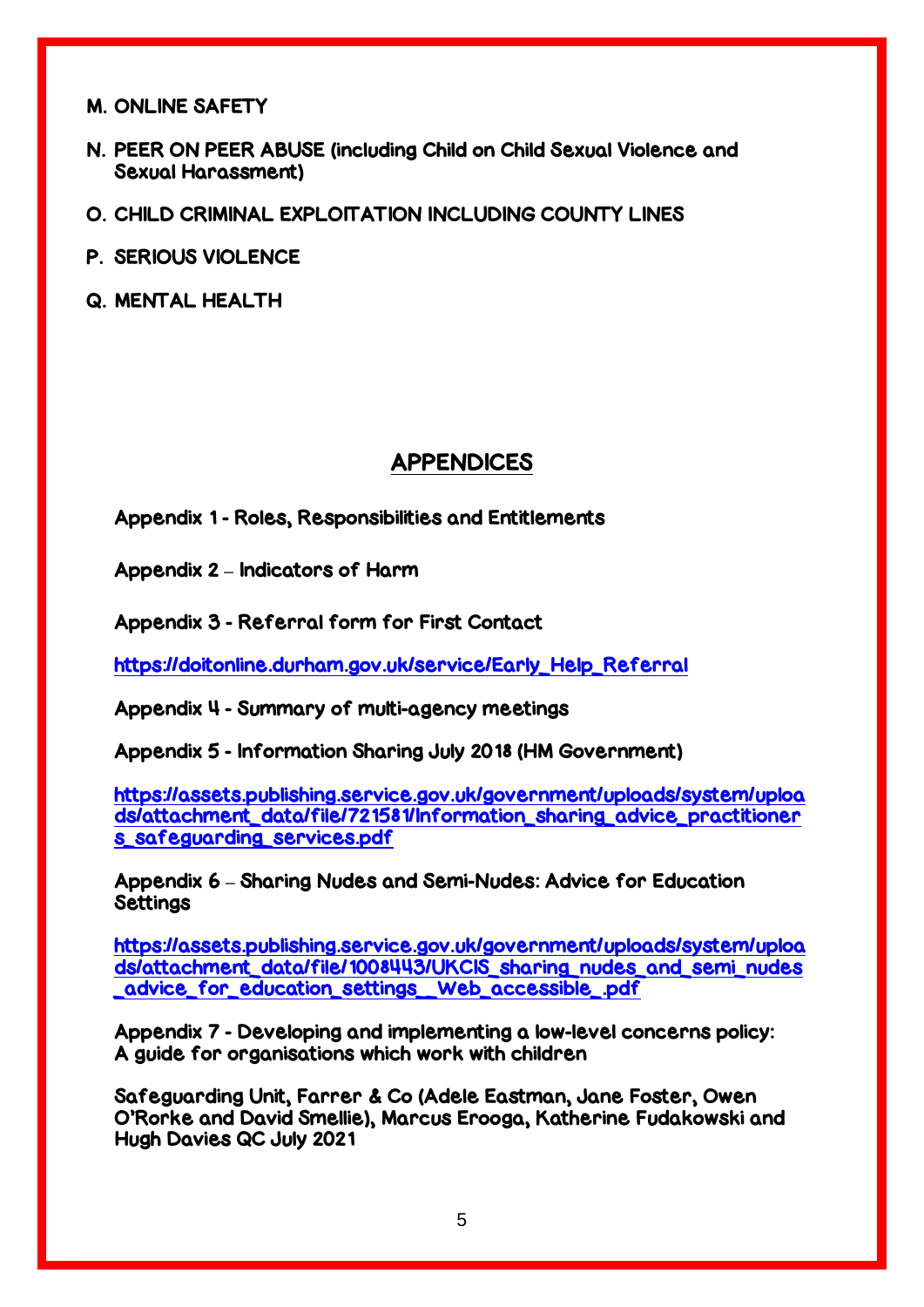[https://www.farrer.co.uk/news-and-insights/developing-and-implementing](https://www.farrer.co.uk/news-and-insights/developing-and-implementing-a-low-level-concerns-policy-a-guide-for-organisations-which-work-with-children/)[a-low-level-concerns-policy-a-guide-for-organisations-which-work-with](https://www.farrer.co.uk/news-and-insights/developing-and-implementing-a-low-level-concerns-policy-a-guide-for-organisations-which-work-with-children/)[children/](https://www.farrer.co.uk/news-and-insights/developing-and-implementing-a-low-level-concerns-policy-a-guide-for-organisations-which-work-with-children/)

Appendix 8 - Sexual Harassment and Sexual Violence

[https://assets.publishing.service.gov.uk/government/uploads/system/uploa](https://assets.publishing.service.gov.uk/government/uploads/system/uploads/attachment_data/file/719902/Sexual_violence_and_sexual_harassment_between_children_in_schools_and_colleges.pdf) [ds/attachment\\_data/file/719902/Sexual\\_violence\\_and\\_sexual\\_harassment](https://assets.publishing.service.gov.uk/government/uploads/system/uploads/attachment_data/file/719902/Sexual_violence_and_sexual_harassment_between_children_in_schools_and_colleges.pdf) [\\_between\\_children\\_in\\_schools\\_and\\_colleges.pdf](https://assets.publishing.service.gov.uk/government/uploads/system/uploads/attachment_data/file/719902/Sexual_violence_and_sexual_harassment_between_children_in_schools_and_colleges.pdf)

Appendix 9 **–** When to Call the Police **–** Guidance for Schools and Colleges

[https://www.npcc.police.uk/documents/Children%20and%20Young%20peopl](https://www.npcc.police.uk/documents/Children%20and%20Young%20people/When%20to%20call%20the%20police%20guidance%20for%20schools%20and%20colleges.pdf) [e/When%20to%20call%20the%20police%20guidance%20for%20schools%20](https://www.npcc.police.uk/documents/Children%20and%20Young%20people/When%20to%20call%20the%20police%20guidance%20for%20schools%20and%20colleges.pdf) [and%20colleges.pdf](https://www.npcc.police.uk/documents/Children%20and%20Young%20people/When%20to%20call%20the%20police%20guidance%20for%20schools%20and%20colleges.pdf)

## A. PRINCIPLES OF THE POLICY

Children maximise their potential in an environment which is safe, secure and supportive of all their needs, including any needs they have for protection from abuse.

Our school is committed to promoting the welfare of all children by working in partnership with parents and carers, the Local Authority (LA) and multiagency partners in early help and child protection, in accordance with locally agreed multi-agency safeguarding arrangements procedures and practices.

Our policy applies to members of the school community in its widest sense. Thus, this includes children and young people, their parents/carers, school staff, governors, visitors, specialist staff, and the local and wider community where they interface with the school. Within its framework, the policy outlines entitlements and responsibilities in securing the protection of children who attend the school (Appendix 1).

Our policy is underpinned and shaped by legislation and guidance contained in a variety of documents including: -

- $>$  The Children Act 1989; Children Act 2004
- $>$  The Education Act 2002; Education and Inspections Act 2006
- Working Together to Safeguard Children July 2018
- Local Multi-Agency Safeguarding Arrangements and Procedures [\(www.durham-scp.org.uk\)](http://www.durham-scp.org.uk/)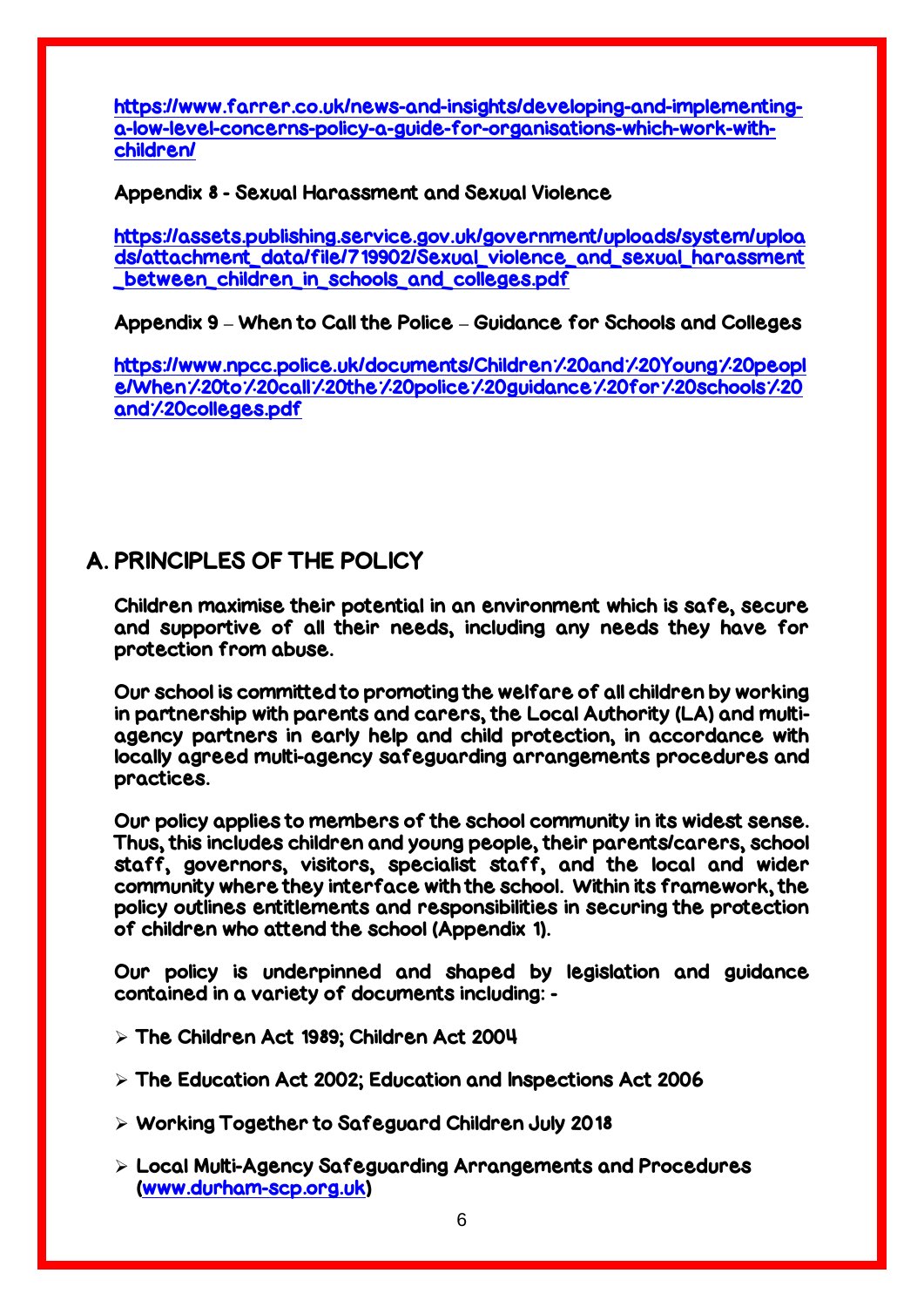- $\triangleright$  What to do if you're worried a child is being abused DfE 2015
- $\triangleright$  Keeping Children Safe in Education. Statutory guidance for schools and colleges. September 2021
- $\triangleright$  Use of reasonable force. Advice for head teachers, staff and governing bodies. DfE. July 2013
- County Durham Practice Framework Single Assessment Procedures and Practice Guidance 2020.
- Confidential Reporting Code, (Durham Schools Extranet; Documents Library/HR/HR advice and support) [https://gateway.durhamschools.org.uk/staff/hradvice/Lists/HR%20Polici](https://gateway.durhamschools.org.uk/staff/hradvice/Lists/HR%20Policies%20Procedures%20and%20Guidance/Document.aspx?ID=6&Source=https://gateway.durhamschools.org.uk/staff/hradvice%2FLists/HR%20Policies%20Procedures%20and%20Guidance%20) [es%20Procedures%20and%20Guidance/Document.aspx?ID=6&Source=](https://gateway.durhamschools.org.uk/staff/hradvice/Lists/HR%20Policies%20Procedures%20and%20Guidance/Document.aspx?ID=6&Source=https://gateway.durhamschools.org.uk/staff/hradvice%2FLists/HR%20Policies%20Procedures%20and%20Guidance%20) https://gateway.durhamschools.org.uk/staff/hradvice<sup>-</sup>/-2FLists/HR [Policies Procedures and Guidance](https://gateway.durhamschools.org.uk/staff/hradvice/Lists/HR%20Policies%20Procedures%20and%20Guidance/Document.aspx?ID=6&Source=https://gateway.durhamschools.org.uk/staff/hradvice%2FLists/HR%20Policies%20Procedures%20and%20Guidance%20)
- $\triangleright$  A Guide for Professionals on the Sharing of Information: County Durham Safeguarding Adults Inter-Agency Partnership and Durham Safeguarding Children Partnership [http://www.safeguardingdurhamadults.info/media/23716/Collaborative-](http://www.safeguardingdurhamadults.info/media/23716/Collaborative-Working-Protocol/pdf/Collaborative-working-and-information-sharing-protocol.pdf)[Working-Protocol/pdf/Collaborative-working-and-information-sharing](http://www.safeguardingdurhamadults.info/media/23716/Collaborative-Working-Protocol/pdf/Collaborative-working-and-information-sharing-protocol.pdf)[protocol.pdf](http://www.safeguardingdurhamadults.info/media/23716/Collaborative-Working-Protocol/pdf/Collaborative-working-and-information-sharing-protocol.pdf)
- $\triangleright$  Procedures for locating missing pupils and the removal of pupils from roll. *June 2017* See DfE document "Children Missing Education" Sept 16

[https://assets.publishing.service.gov.uk/government/uploads/system/upl](https://assets.publishing.service.gov.uk/government/uploads/system/uploads/attachment_data/file/550416/Children_Missing_Education_-_statutory_guidance.pdf) [oads/attachment\\_data/file/550416/Children\\_Missing\\_Education\\_-](https://assets.publishing.service.gov.uk/government/uploads/system/uploads/attachment_data/file/550416/Children_Missing_Education_-_statutory_guidance.pdf) [\\_statutory\\_guidance.pdf](https://assets.publishing.service.gov.uk/government/uploads/system/uploads/attachment_data/file/550416/Children_Missing_Education_-_statutory_guidance.pdf)

- $\triangleright$  Prevent Duty Guidance for England and Wales: HM Government 2015
- $\triangleright$  The Prevent Duty Departmental advice for schools and childcare providers Department for Education June 2015

To emphasise the caring ethos of our school, the staff and governors are committed to the following principles: -

- The welfare and well-being of each child is of paramount importance.
- We recognise our policy works on the premise that abuse takes place in all communities and that school staff are particularly well-placed to identify and refer concerns and to act to prevent children and young people from being abused.
- We respect and value each child as an individual.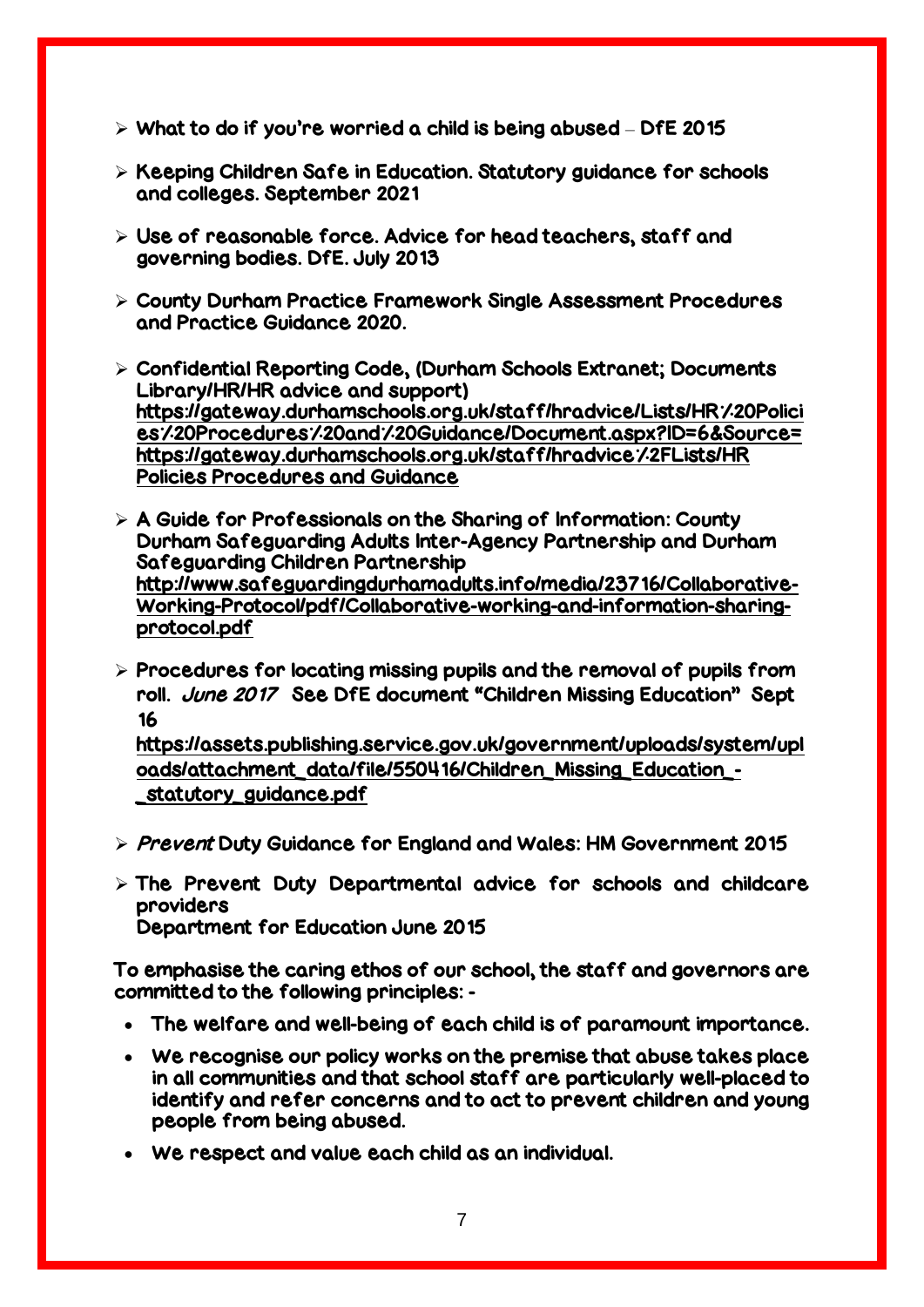- We are a listening school, and encourage an environment where children feel free to talk, knowing that they will be listened to.
- The protection of children from abuse is a whole-school issue, and the responsibility therefore of the entire school community.
- We recognise our policy should be accessible in terms of understanding and availability. Regular training will ensure all adults in school are aware of indicators of concern or abuse and colleagues that act as designated safeguarding leads that such information should be promptly passed on to.
- Our policy will be developed and kept up to date with information from our relevant partners in early help and child protection as well as national documentation issued by HM Government and The Department for Education.
- We will use the school curriculum to resource our children to protect themselves from abuse, both as victims and as potential perpetrators.
- The school runs in an open, transparent way.

### B. THE FIVE MAIN ELEMENTS TO THE POLICY

### (1) Establishing a safe environment in which children can learn and develop

This links to the school's overall safeguarding arrangements and duty of care to all students.

The following policies are relevant:

See Extranet -> Premises & Facilities -> School HS Policies [https://gateway.durhamschools.org.uk/premises/healthsafety/Lists/School](https://gateway.durhamschools.org.uk/premises/healthsafety/Lists/School%20HS%20Policies%20%20Procedures/Current%20Documents.aspx) [%20HS%20Policies%20%20Procedures/Current%20Documents.aspx](https://gateway.durhamschools.org.uk/premises/healthsafety/Lists/School%20HS%20Policies%20%20Procedures/Current%20Documents.aspx)

(2) Ensuring we practice safe recruitment in checking the suitability of staff and volunteers to work with children

Staff and governors who have received Safer Recruitment training are listed on the front page of this document.

- $\triangleright$  Our school will comply with the requirements outlined in local multiagency safeguarding arrangements 'Key Safeguarding Employment Standards' and in the DSCP Child Protection procedures as well as national documentation in 'Keeping Children Safe in Education' September 2021, Part 3.
- $\triangleright$  Our school will refer to its responsibilities regarding safeguarding and child protection in all job descriptions, and/or to its profile in the school, in the general information distributed with application forms. Annex B in 'Keeping Children Safe in Education' September 2021 has specific details of the role of the designated safeguarding lead.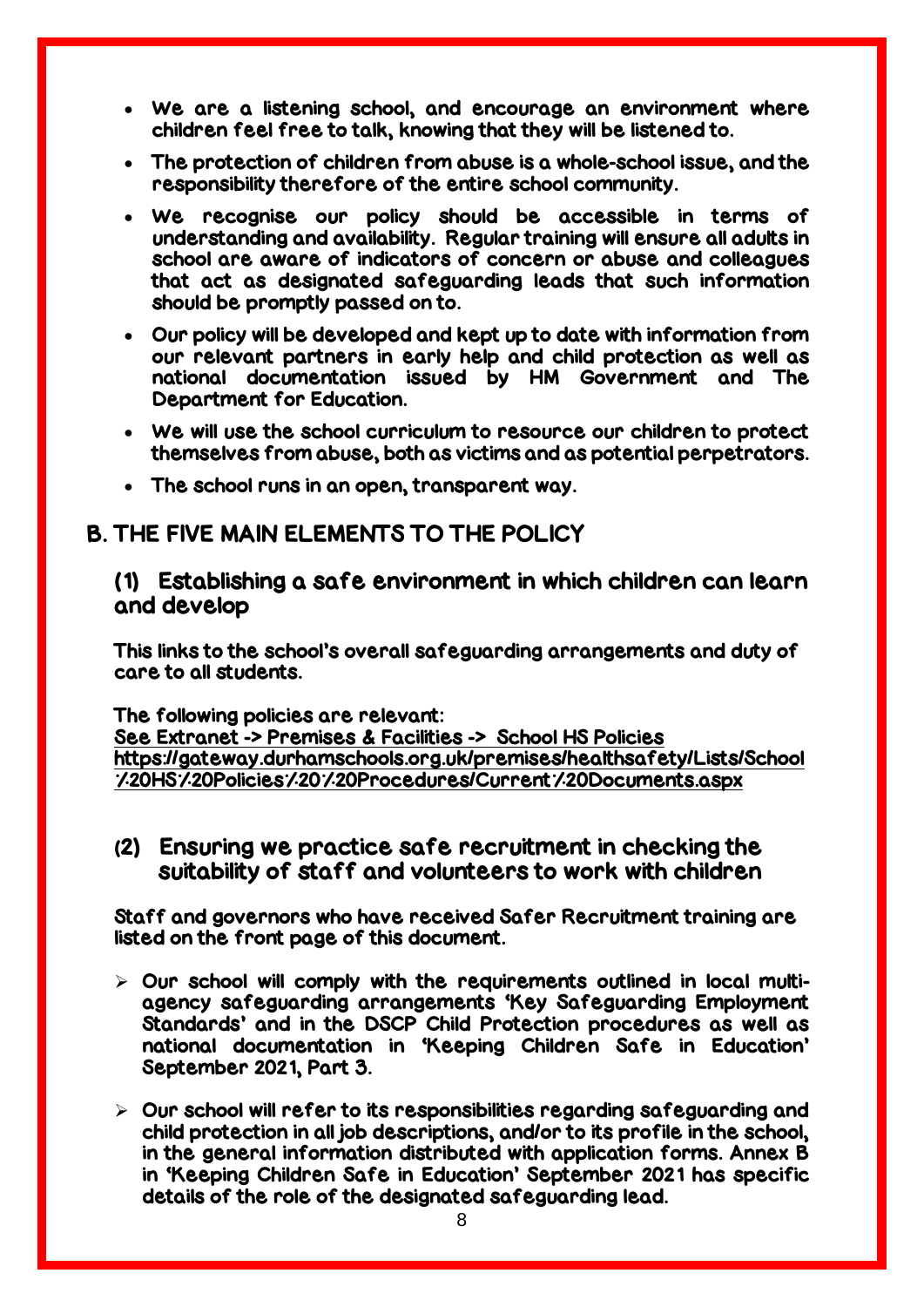$\triangleright$  Our school will undertake appropriate pre-employment checks on all staff working in school, including criminal record checks (DBS checks), barred list checks and prohibition checks together with references and interview information, as detailed in Part 3: Safer Recruitment in 'Keeping Children Safe in Education', September 2021. We will also ensure that relevant staff are made aware of their responsibilities to disclose anything relating to "Disqualification Under the Childcare Act 2006" [Disqualification under the Childcare Act 2006 -](https://www.gov.uk/government/publications/disqualification-under-the-childcare-act-2006/disqualification-under-the-childcare-act-2006) GOV.UK [\(www.gov.uk\)](https://www.gov.uk/government/publications/disqualification-under-the-childcare-act-2006/disqualification-under-the-childcare-act-2006)

As outlined in 'Keeping Children Safe in Education', September 2021 (paras 217-229) the level of DBS certificate required, and whether a check for any prohibition, direction, sanction, or restriction is required, will depend on the role that is being offered and duties involved. As most staff will be engaging in regulated activity, an enhanced DBS certificate which includes barred list information, will be required for most appointments. Risk assessments will be undertaken to determine the level of checks needed for any volunteers within our school (KCSIE 2021 paras 287-294).

In our school:

- Volunteers will not be left unsupervised with groups of children, nor will they be in areas where they cannot be fully seen by the supervising teacher.
- In accepting the offer of help from volunteers, especially those unknown, staff are aware that schools in general are attractive places for 'unsafe' volunteers.
- Schools may be places where those with unhealthy interests in children seek to find employment (paid or otherwise). We will be vigilant about all inappropriate behaviour with children that gives cause for concern. The Head Teacher and governors are aware of the Durham County Council Confidential Reporting Code arrangements.
- We ensure that appropriate DBS checks are carried out before employing supply staff, especially those not available via the Durham Supply Partnership. We will obtain written notification that the appropriate checks have been completed. We will also check that the member of supply staff is the same person for whom these checks have been made.
- Our Governing Body will be aware of their responsibilities in connection with staff appointments and similarly aware of their liabilities especially if they fail to follow LA guidance.
- Members of our governing body will have an enhanced DBS check. They will also be subject to a Section 128 check.
- Volunteers and helpers will not be given tasks beyond their capabilities and therefore where they might feel under pressure.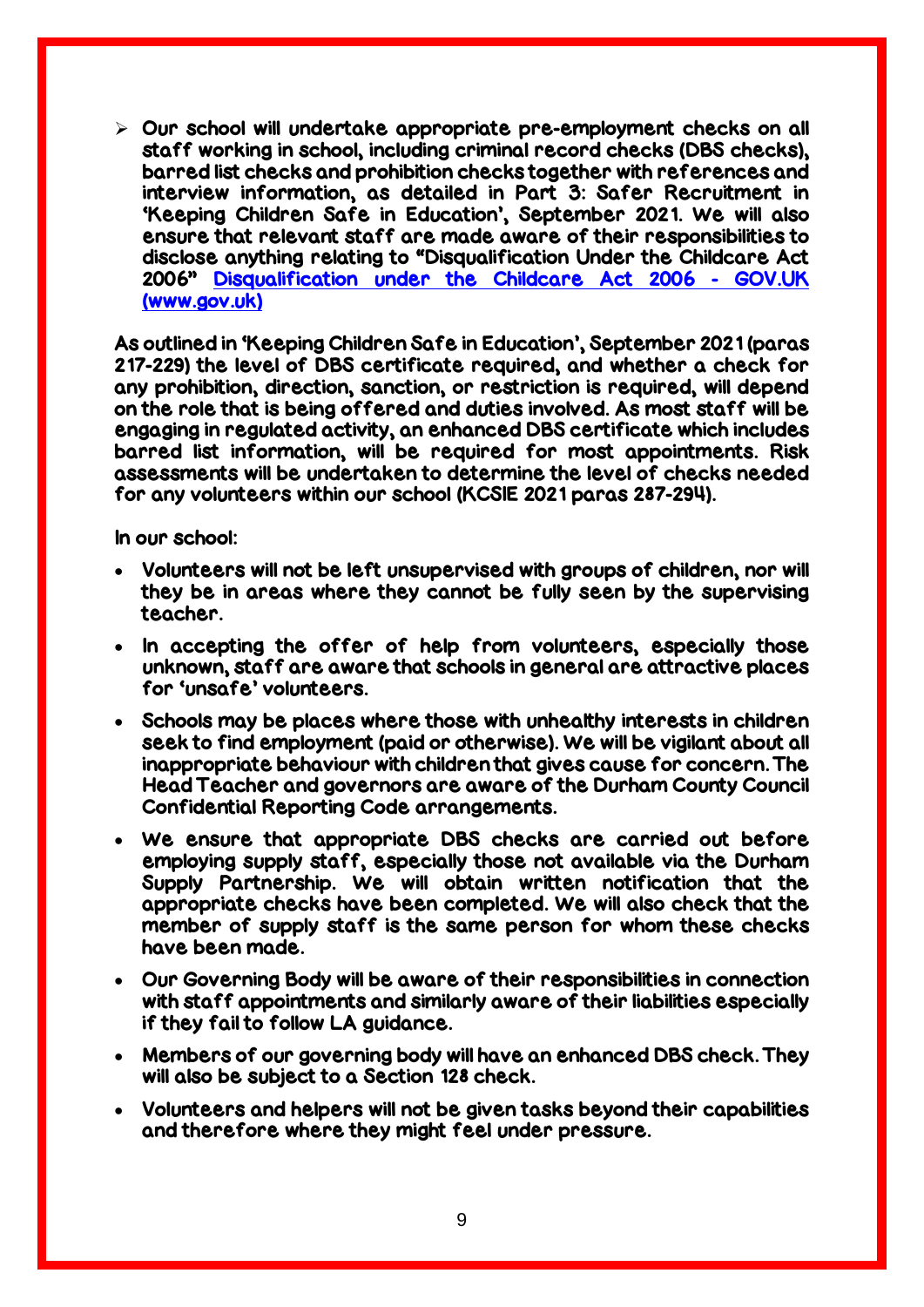- Volunteers and helpers should feel able to discuss difficulties with the teacher, who will respond with advice and additional guidance and supervision.
- Volunteers and helpers will not have the opportunity to feel that they are in charge and thus in a position of power, which may then be abused.
- Volunteers, helpers and staff new to the school are given a leaflet that covers behaviour guidelines for staff and volunteers.
- (3) Training and supporting staff to equip them to appropriately recognise, respond to and support children who are vulnerable and may need safeguarding

KCSIE September 2021 states that 'All staff members should be aware of systems within their school or college which support safeguarding, and these should be explained to them as part of staff induction'. This should include:

- The child protection policy which should amongst other things also include the policy and procedures to deal with peer on peer abuse.
- The behaviour policy (which should include measures to prevent bullying, including cyberbullying, prejudice-based and discriminatory bullying).
- The staff behaviour policy (sometimes called a code of conduct).
- The safeguarding response to children who go missing from education.
- The role of the designated safeguarding lead (including the identity of the designated safeguarding lead and any deputies).

Copies of policies and a copy of Part 1 of Keeping Children Safe in Education, September 2021, will be provided to staff and volunteers at induction. All staff, volunteers and supply staff are required to read this.

All staff, volunteers and supply staff will be made aware of:

- Our local 'early help' process and their role in it.
- The process for making referrals to Children's Social Care and sections 17 and 47 that may follow a referral, along with the role they may be expected to play in such assessments.
- What to do if a child tells them he or she is being abused or neglected, along with maintaining an appropriate level of confidentiality, involving only those who need to be involved, and never promising a child that they will not tell anyone about their abuse.
- The practical government guidance document 'Guidance on Safer Working practice for Adults who Work with Children and Young People', Safer Recruitment Consortium, May 2019.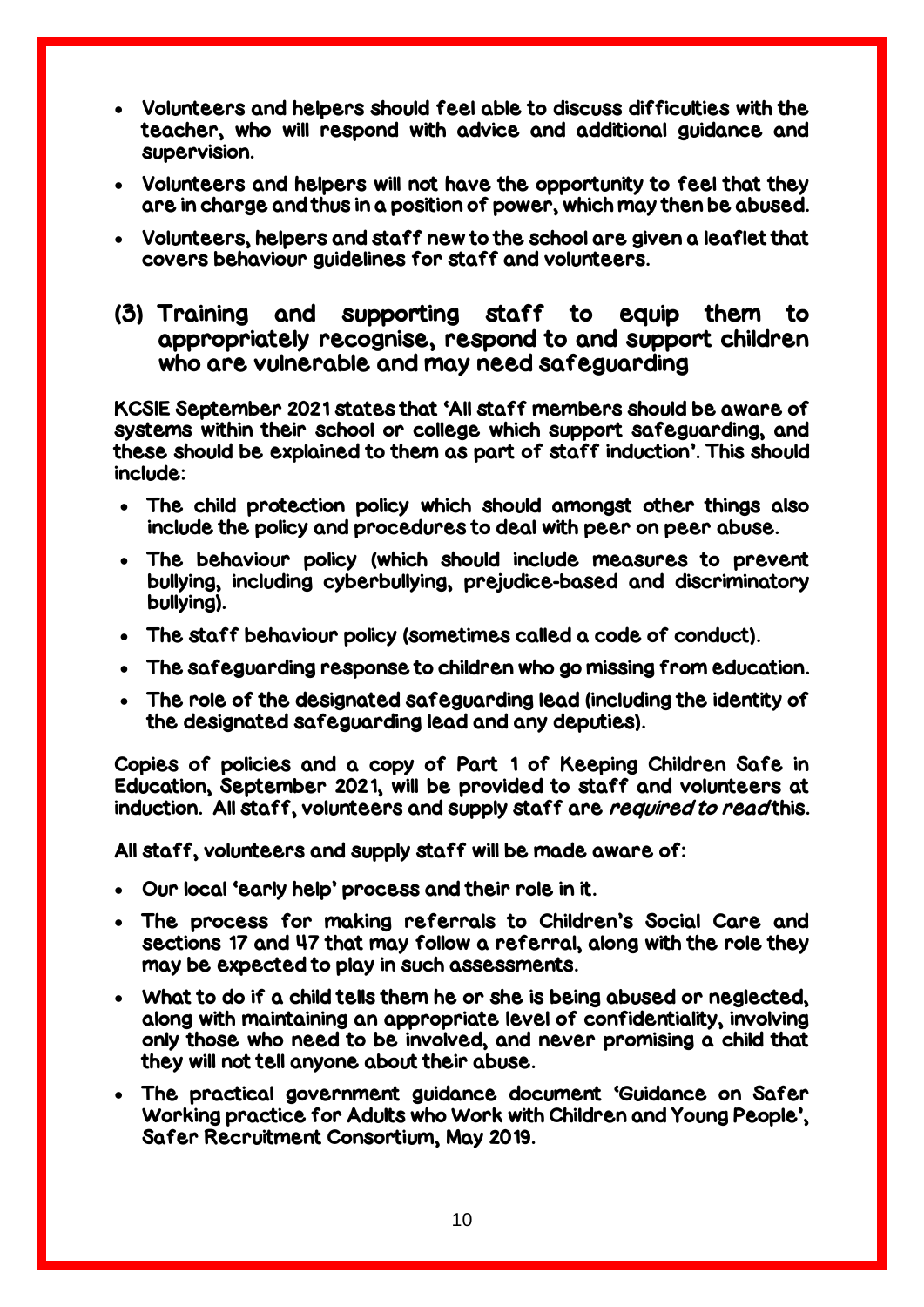All adults working in school will receive annual safeguarding and child protection training which is regularly updated. The DSL is responsible for ensuring that the training reflects new priorities and concerns within the County and other multi-agency local priorities. Adults will also receive updated training and guidance throughout the year as necessary.

The date and the names of delegates at these sessions are recorded and held securely to ensure all staff are appropriately trained.

Staff responsible for safeguarding

Our Designated Safeguarding Lead and deputies will be given sufficient time and training to provide them with the knowledge and skills required to carry out their roles. This will be updated every two years and record of this training will be kept. In addition to this formal training, their knowledge and skills will continually be updated through a range of means (for example via e-bulletins, attendance at safeguarding networks or through reading), at regular intervals, and at least annually, to keep up with any developments.

### (4) Raising awareness of other safeguarding issues, boosting resilience and equipping children with the skills needed to keep them safe

We raise other related issues with children, young people and their parents/carers in the following ways:

Children and Young People

We are mindful that children are kept safe from terrorist and extremist material when accessing the internet in schools. All schools in the County have Smoothwall filtering and monitoring systems in place for this and other potentially risky content. It is wise for a Designated Safeguarding Lead to review these records regularly to see whether it links up with other safeguarding concerns about particular individuals. Online safety is continually emphasised in line with Annex D of Keeping Children Safe in Education, September 2021 and DfE 'Teaching Online Safety in Schools', June 2019.

Other themes are addressed through our school curriculum, policies, PSHE and RHSE programmes, assemblies, outside visitors and trainers. These may be part of our typical, planned curriculum or in response to issues arising in school, the community or nationally.

Names (and photographs) of staff and adults will be on display in school that children can speak to if they have concerns (school, family or community issues).

Parents/Carers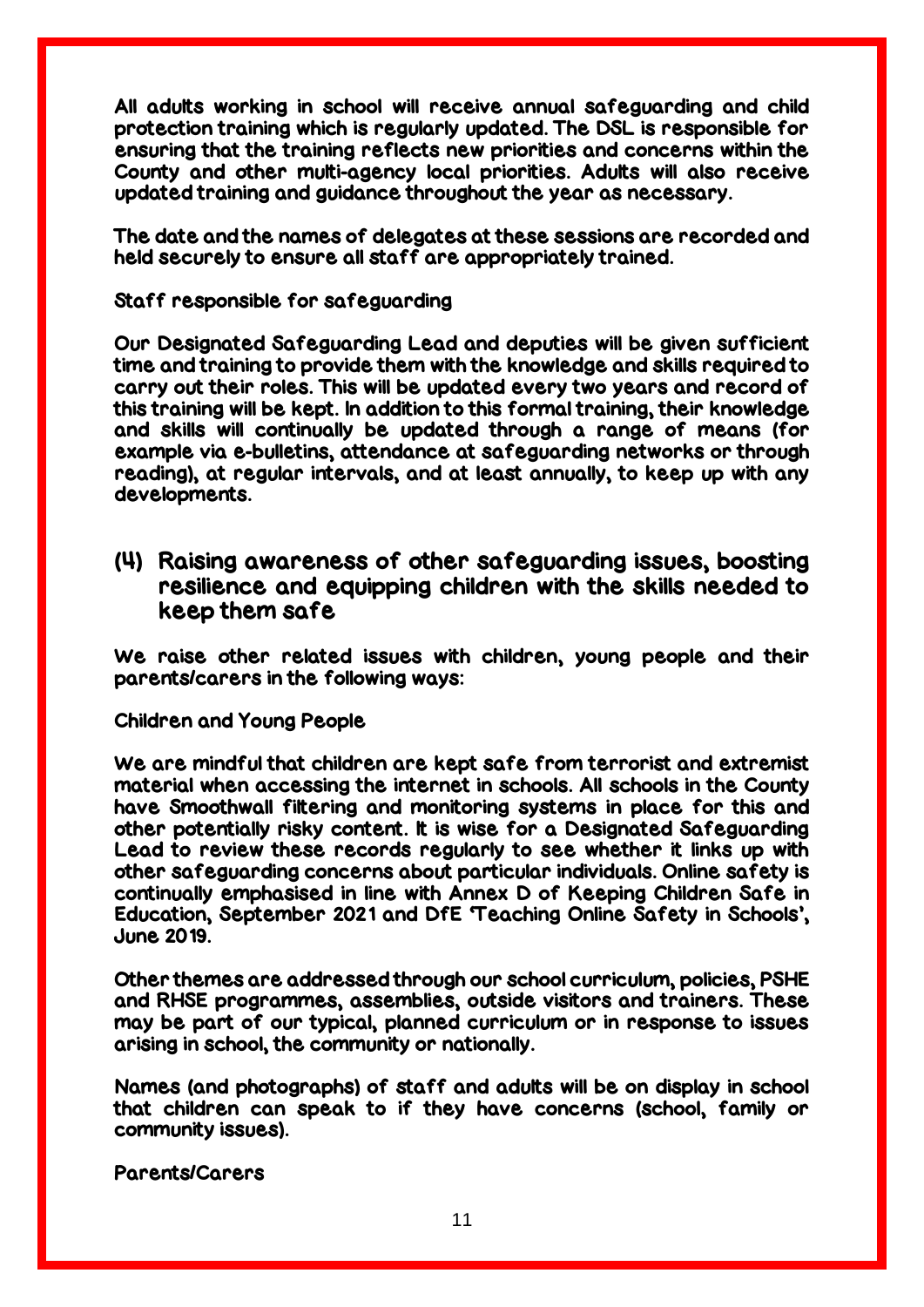Our school brochure, web site and other means of communication with parents will re-enforce the message that our school is committed to the welfare and protection of all children in its care. School staff and governors take this duty of care very seriously.

Newsletters, letters to parents about specific issues, our school web site and parents' evenings / consultations are used to disseminate and reenforce key safeguarding and child protection information.

In addition, we also offer events/briefings and workshops that they may attend on particular issues.

Parents have been consulted on our RSHE policy.

Parents are told that it is essential that school records are kept up to date. Parents are asked to keep school informed of any changes. School will accordingly update records held to reflect:

- current address and telephone contacts. We are aware that, as a school, it is good practice to hold more than one emergency contact number for each child and this is particularly important who children who are a safeguarding or welfare concern
- which adults have parental responsibility
- court orders which may be in force
- children on the Child Protection list
- the child's name at birth and any subsequent names (taking care over unusual spellings)
- any other changes to home circumstances

### (5) Developing and implementing procedures for identifying and reporting cases, or suspected cases, of abuse

The culture of our school is that 'it could happen here'. Staff are trained to identify indicators of abuse and are aware of circumstances that could potentially make children and young people more vulnerable to abuse.

Listening to Children and Receiving Disclosures

We embrace our role as a listening school where children can discuss concerns with any member of staff or adult who works with them. Staff (teaching and support) will make time and be available should children approach them with a situation they are worried about.

Concerns must be taken seriously and at face-value. It is easy to make speedy judgements based on previous knowledge of the child or young person.

Staff receiving a disclosure are unable to promise 'keeping a secret' or confidentiality. They will need to explain that depending on what the child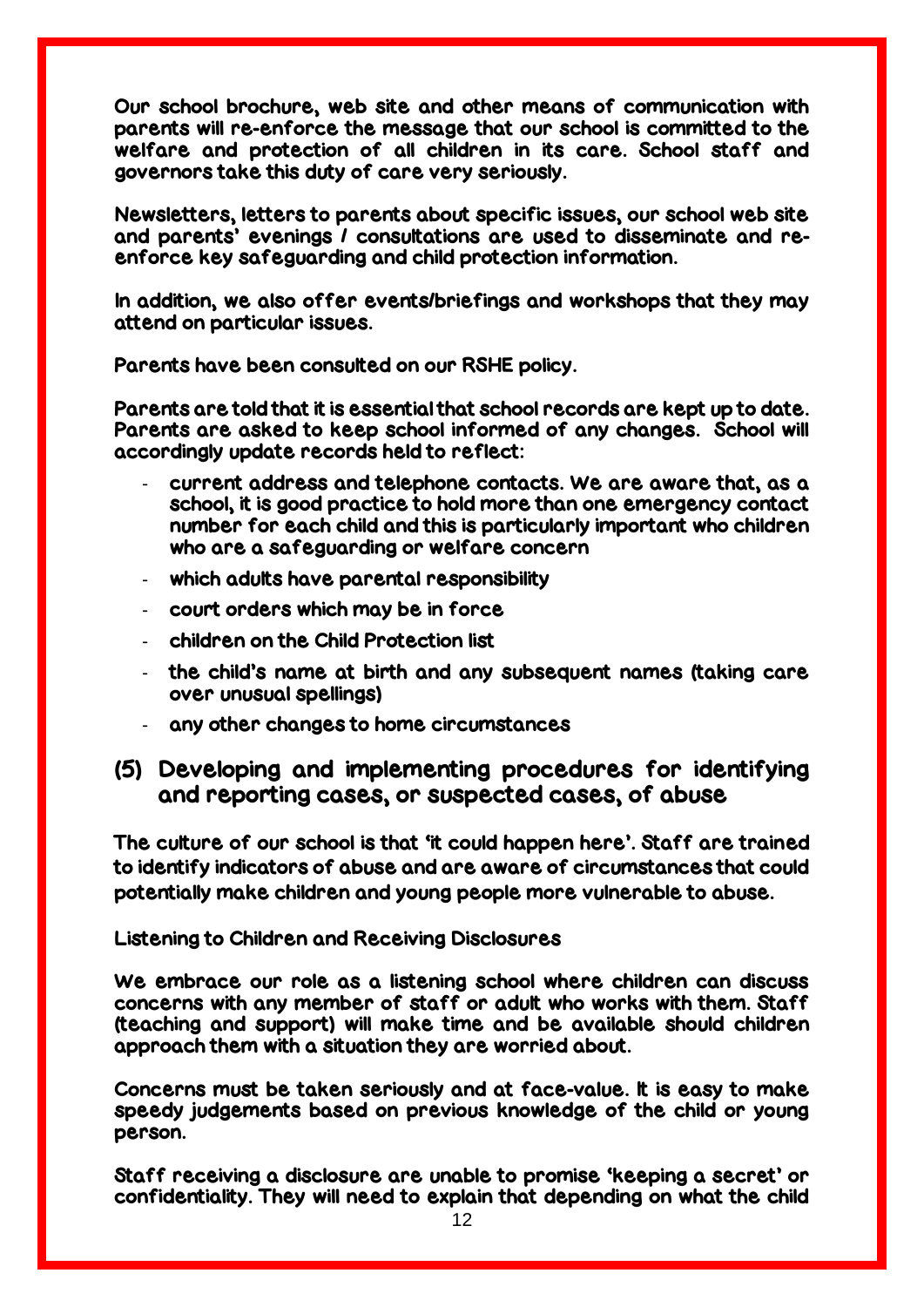says they might need to share the information with someone who deals with these concerns in school.

If the child does not wish to continue and say anything further the adult should pass on the concern to the designated safeguarding lead that might wish to keep an eye on that student and may well be aware of other issues of concern.

'Staff should never promise a child that they will not tell anyone about a report of any form of abuse, as this may ultimately not be in the best interests of the child. All staff should be able to reassure victims that they are being taken seriously and that they will be supported and kept safe. A victim should never be given the impression that they are creating a problem by reporting abuse, sexual violence or sexual harassment. Nor should a victim ever be made to feel ashamed for making a report.' Keeping Children Safe in Education, September 2021, Part 1.

When the member of staff next comes across the child concerned, it would be appropriate to ask how they are and remind them that they are able to come and talk when they wish.

Staff should never speak to another sibling in the family to make enquiries; to investigate concerns is not the role of the school and parents/carers would be rightly aggrieved.

#### Recording concerns

ALL concerns and disclosures passed to the designated safeguarding lead must be written, signed and dated on a 'Concern' form, found in the staffroom (Breakfast, lunch, Teatime club staff and volunteers) or CPOMS. All concerns recorded should be factual; staff should avoid using emotive language & recording their opinions.

Staff should write the exact words used by the child. Any original notes/jottings/reminders made by the adult must be stapled to the form as first-hand information that could be important if a case went to court or scanned into the electronic monitoring system.

The more relevant details staff document, the better (eg: approximate size, colour of injury, which arm, if burn is scabbing over etc.) Staff can express concern about an injury (open ended questions) but should not ask direct questions. They should never do so in front of other children.

Please remember:

- (I) The child should be allowed to make the disclosure at his/her own pace and in his/her own way.
- (ii) The member of staff should avoid interrupting except to clarify what the child is saying but
- (iii) Should not probe for any information that the child does not volunteer.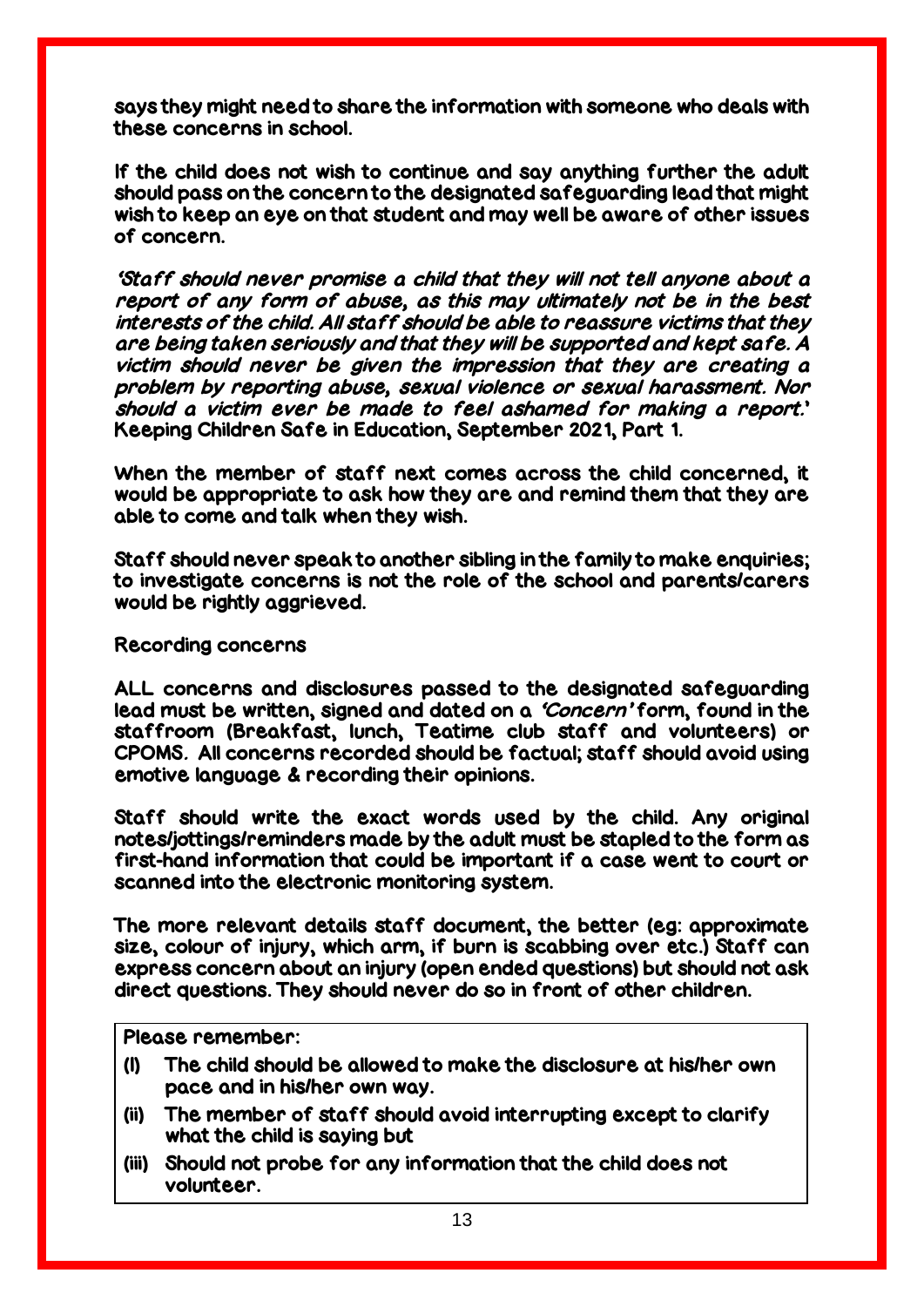Concerns about staff members or other adults in school

If there is concern about another member of staff or adult working in school, the matter must be passed straight to the Head Teacher. The member of staff concerned must not be spoken to. If the concern regards the Head Teacher, this should be passed onto the Chair of Governors. Further information is included in Section G of this policy and KCSIE 2021, Part 4.

Recording and Response of the designated lead professional

All information received is stored on CPOMS. Where this is in electronic form, we provide appropriate levels of access to information. Any paper records are kept securely in locked storage and away from the child's individual school records. Our designated safeguarding leads can access these documents in an emergency or in the event of an enquiry for information by the MASH (Multi-Agency Safeguarding Hub) Team, for example.

We keep a simple central 'chronology of significant events' for all children in school, in the event that the MASH make contact about issues beyond school and inform any other concerns in school.

We ensure that records include:

- a clear and detailed summary of the concern
- details of how the concern was followed up and resolved
- notes of any actions taken, decisions reached and the outcome

Discussing concerns with the First Contact Service - 03000 26 79 79

We use the local authority Referral Form for notifying First Contact of concerns. Early help referrals are completed online using the following link: [https://doitonline.durham.gov.uk/service/Early\\_Help\\_Referral](https://doitonline.durham.gov.uk/service/Early_Help_Referral) via DCC CRM system.

Procedures and guidance detailing local multi-agency arrangements, including detailed information about the management of individual cases, may be found at [www.durham-scp.org.uK](http://www.durham-scp.org.uk/)

If a concern is taken up as a referral under section 47: Child Protection, actual or likelihood of significant harm, parents or carers will be informed of this unless to do so would place the child at further risk of harm.

If the child requires immediate medical attention staff will accompany the child to the nearest Accident and Emergency Department. First Contact will be informed immediately if the injuries are linked to a child protection matter, so an appropriate paediatrician sees the child. The Director of Children and Young People's Services will be informed, and parents will be notified of the action taken.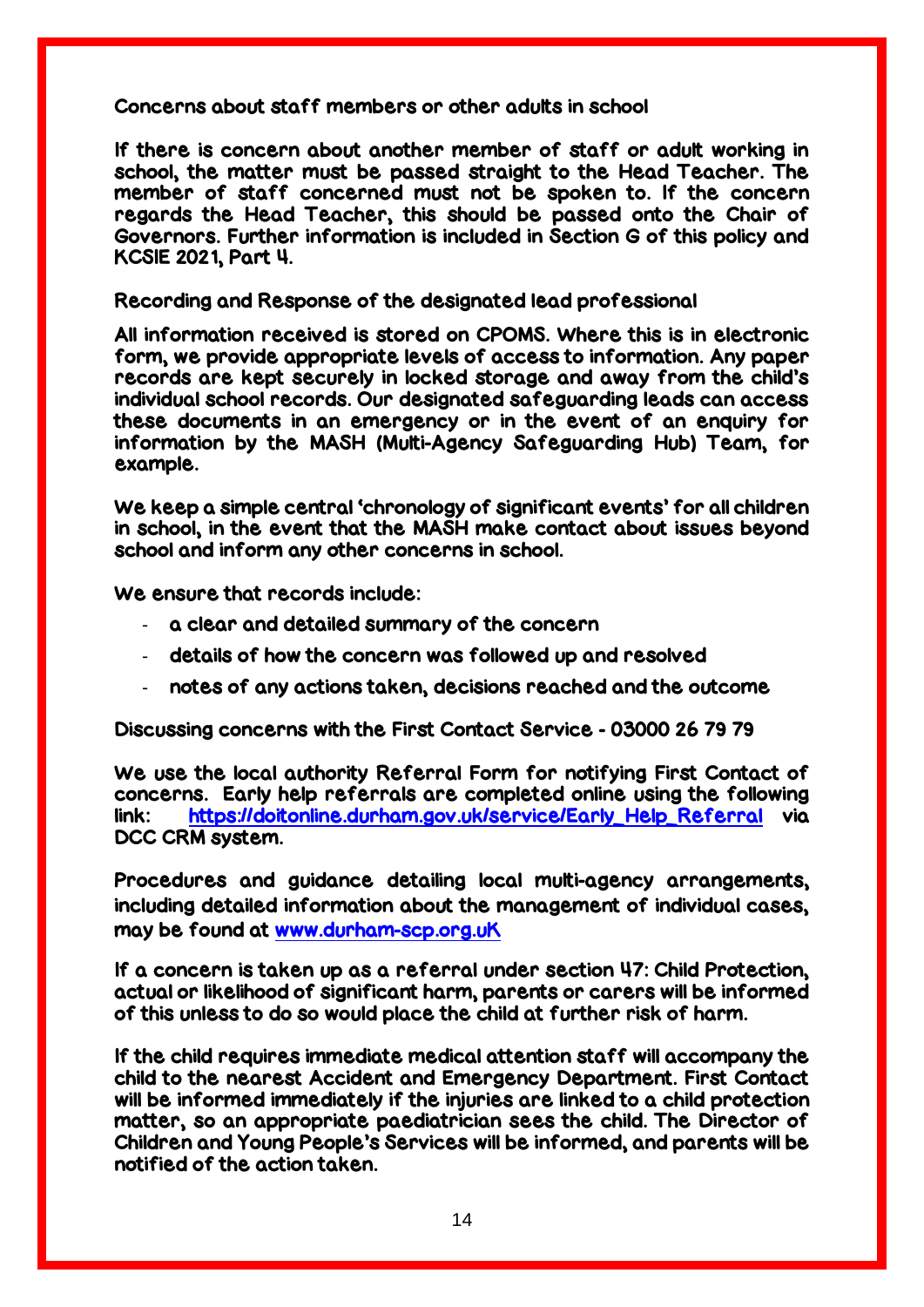If the situation is an emergency and staff are unable to speak to First Contact, we will phone the Police on 101 and ask to speak to a colleague in the Vulnerability Unit concerning a child (see Appendix 9 on guidance about when to contact the police).

Police Switchboard: 0345 6060365 or 101

### Ask for the nearest local Vulnerability Unit to school

Discussions with First Contact will be followed up in writing

Discussions of concern and requests for support will be followed up in writing, using the referral form. Early help referrals are completed online using the the following link: [https://doitonline.durham.gov.uk/service/Early\\_Help\\_Referral](https://doitonline.durham.gov.uk/service/Early_Help_Referral) via DCC CRM system. A copy is kept on CPOMS.

If a member of staff feels that the designated safeguarding lead and/or Head Teacher are not taking concerns seriously enough, then it is appropriate for them to tell that person that they are going to consult with First Contact themselves.

Any staff member who has a concern about a child's welfare should follow the referral processes set out in Keeping Children Safe in Education 2021, Part 1.

First Contact Service

[firstcontact@durham.gov.uk](mailto:firstcontact@durham.gov.uk)

Telephone: 03000 26 79 79

Attendance at Strategy meetings if assessed to be child protection concern

Strategy meetings are one of four multi-agency meetings as part of Child Protection processes. Local multi-agency procedures have detailed guidance about these meetings [www.durham-scp.org.uk](http://www.durham-scp.org.uk/)

The threshold document is available on the DSCP website.

School staff may be invited to a strategy meeting. These multi-agency meetings are called to decide whether the threshold for an s47 enquiry should commence to investigate the concerns that have been raised.

These meetings may be called at short notice and appropriate staff from school will attend wherever possible. If the school is the referring agency, they should be invited to attend these meetings.

Staff will make available any handwritten notes, dated and signed, as well as other records from the concern file including the single agency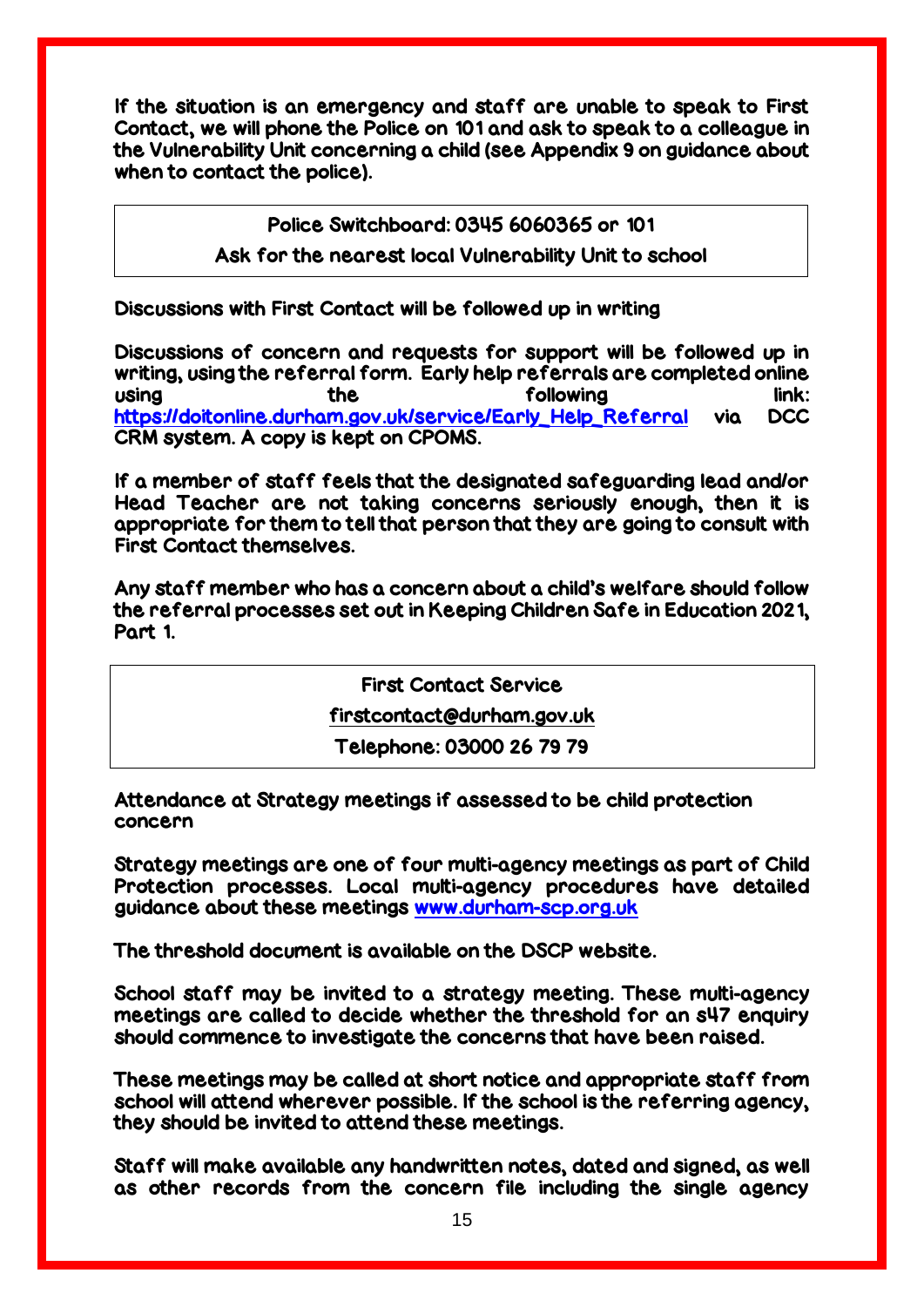chronology of concerns. Any further written evidence from the child: stories, drawings etc. will be brought to the meeting.

In school, staff will monitor the child discreetly for any further concerns or signs that are worrying, maintain appropriate records and give support and reassurance to the child.

All information should be treated with discretion and confidentiality and shared in accordance with the National Guidance on information sharing and the GDPR and Data Protection Act 2018.

If concerns are not substantiated following the section 47 enquiries, our school will work with other agencies to determine what further support the family and child require. The school will continue to monitor and support the child.

## C. OVERVIEW: SAFEGUARDING

### (1) Definition of 'safeguarding'

'Keeping Children Safe in Education 2021 defines safeguarding and promoting the welfare of children as:

'protecting children from maltreatment, preventing the impairment of children's mental and physical health or development, ensuring that children grow up in circumstances consistent with the provision of safe and effective care; and taking action to enable all children to have the best outcomes. 'Children' includes everyone under the age of 18.'

### (2) Safeguarding within this school

Everyone who encounters children and their families has a role to play in safeguarding children. School staff are particularly important as they are able to identify concerns early and provide help for children, to prevent concerns from escalating. Schools and their staff form part of the wider safeguarding system for children by working with our 3 safeguarding partners in Durham Safeguarding Children Partnership – Durham County Council, Durham Constabulary and the Clinical Commissioning Groups to promote the welfare of children and protect them from harm.

Safeguarding children permeates all aspects of our work as a school, with a preventative role to inform and boost the resilience of all students by enhancing protective factors in their lives.

Accordingly, this policy links with many other related policies in school, including:

- **Behaviour**
- Anti-bullying
- Health and Safety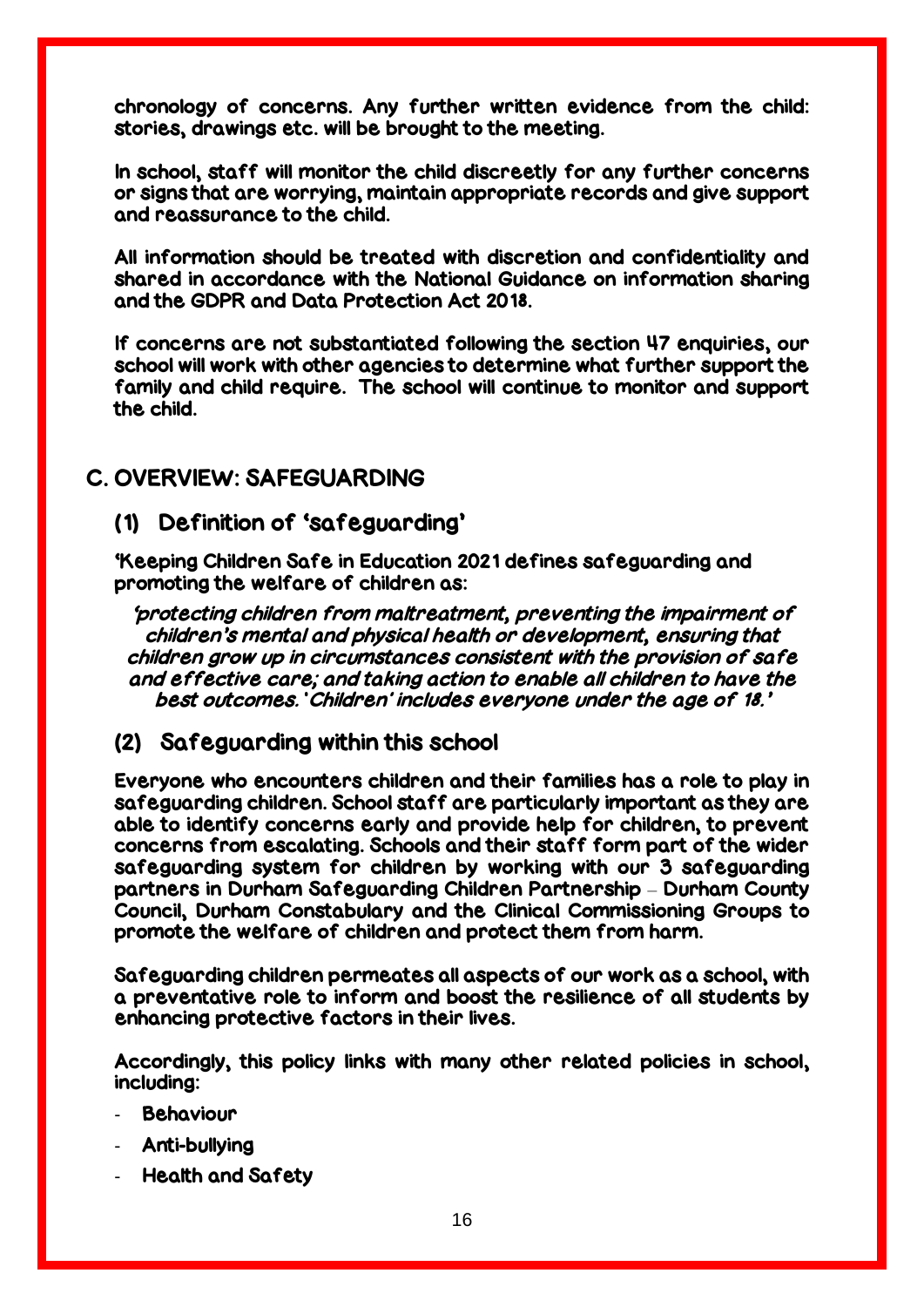- Staff Code of Conduct
- Medication in school/First Aid
- Intimate Care
- School Visits
- Online Safety (Durham Schools Extranet Pupils -> Safeguarding -> Online Safety)
- Children with Special Educational Needs (SEN) and Looked After Children (LAC)
- Equal Opportunities
- Relationships, Health and Sex Education

This policy is also linked to local multi-agency safeguarding arrangements. Current, up to date documentation can be found at [https://www.durham](https://www.durham-scp.org.uk/professionals/)[scp.org.uk/professionals/](https://www.durham-scp.org.uk/professionals/) and include:

- Managing Allegations against Staff (Durham online local partnership safeguarding arrangements and policies)
- County Durham Practice Framework: Single Assessment Procedure & Practice Guidance.
- Keeping Children Safe in Education. September 2021

## (3) Safeguarding throughout school life

### Caring ethos

We aim to create and maintain a caring ethos where all children and adults feel safe, secure and valued. If children feel happy and enjoy school this will encourage good attendance and then create conditions in which they can do their best in every area of school life. Our school operates as a listening school where children can approach adults with concerns. These will be taken seriously and relevant local multi-agency safeguarding procedures followed without delay if there is a risk/likelihood of, or actual significant harm.

We work closely with the local church, as well as counsellors from Butterwick and Space Therapy. We also run several social and emotional interventions within school for those who would benefit.

#### **Curriculum**

Children have access to an appropriate curriculum, including the teaching of Relationships, Health & Sex education, differentiated to meet their needs. This enables them to learn to develop the necessary skills to build self-esteem, respect others, defend those in need, and resolve conflict without resorting to violence. Children learn skills to question and challenge to enable them to make informed choices now and later in life. A protective factor for children is personal resilience including strong social and emotional skills. All work with children which boosts confidence and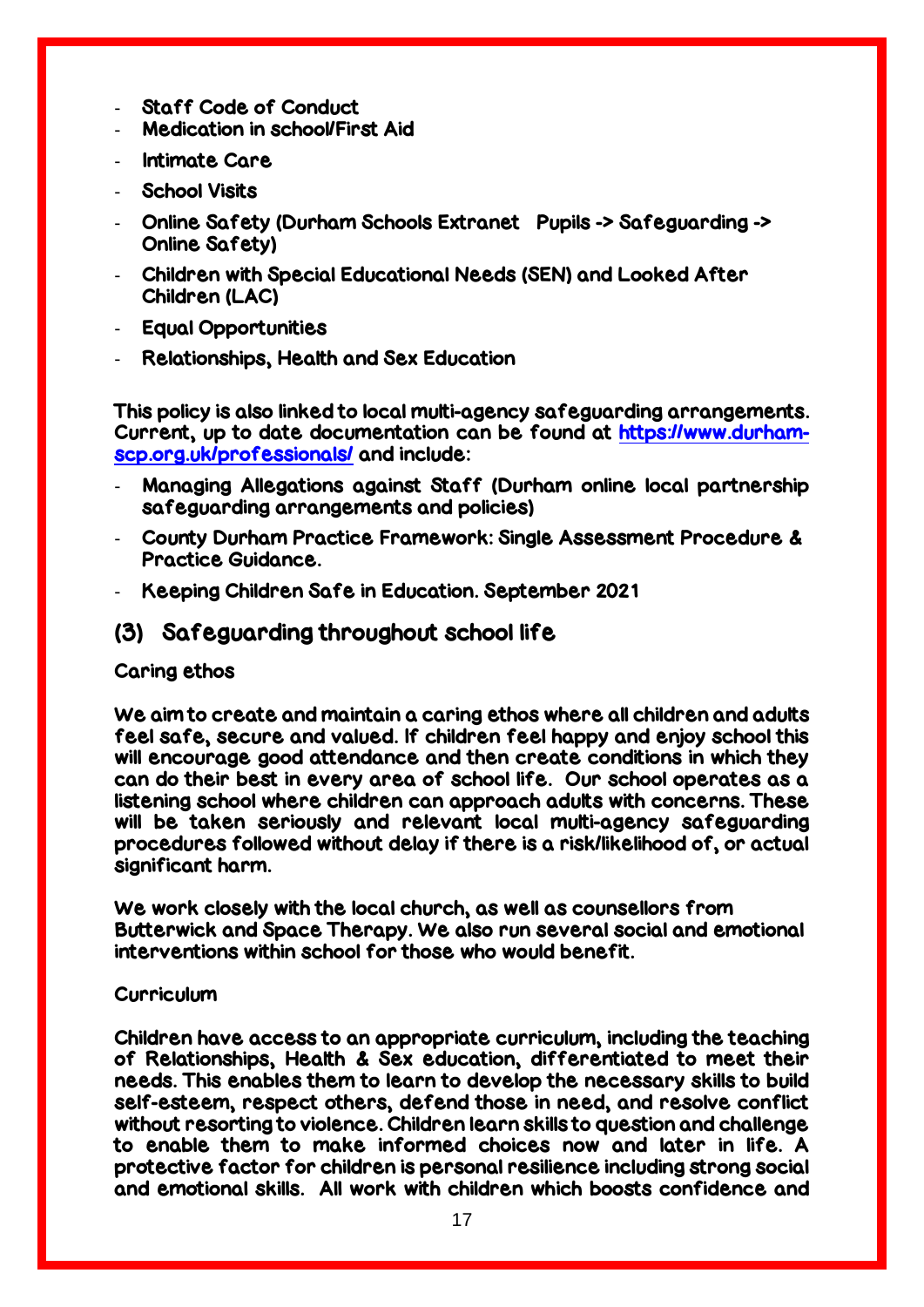self-esteem is valuable to protect them from peer pressure and outside influences detrimental to their physical and mental well-being.

Children are encouraged to express and discuss their ideas, thoughts and feelings through a variety of activities and have access to a range of cultural opportunities which promote respect and empathy for others. As part of our Prevent duty under s.26 of the Counter-Terrorism and Security Act 2015, we are aware of the importance of building pupils' resilience to radicalisation by promoting fundamental British values and enabling them to challenge extremist views. Schools can build pupils' resilience to radicalisation by providing a safe environment for debating controversial issues and helping children and young people understand how they can influence and participate in decision-making.

Many areas of the curriculum include age-appropriate opportunities for children and young people to discuss and debate important issues including lifestyles, health, safety and well-being (physical and emotional), family life, child-care and parenting, forced marriage, domestic abuse, religious beliefs and practices as well as human rights issues. Through these, we support children and young people to recognise and manage risk, make safer choices and recognise when pressure from others threatens their personal safety and wellbeing. They can develop effective ways of resisting pressure, including knowing when, where and how to get help.

Universal services and specialist support staff

One Point Hub: Ferryhill One Point Hub, Broom Road, Ferryhill, County Durham. DL17 8AN

Designated Safeguarding Lead: Allison Boustead

Deputies: Jim Smith, Caroline Gray, Jaime Theakston

The school nursing team: Michelle Fairs

Attendance and Inclusion Officers: 03000 265528/265650 Educational Psychologist: Gill Cassap

Child and Adolescent Mental Health Service

Resilience Nurse

The following visitors also contribute to our work to safeguard and promote the welfare of our students:

Community police, Mini Police Scheme, Jet and Ben stranger danger, Fire Brigade/safety carousels and the NSPCC.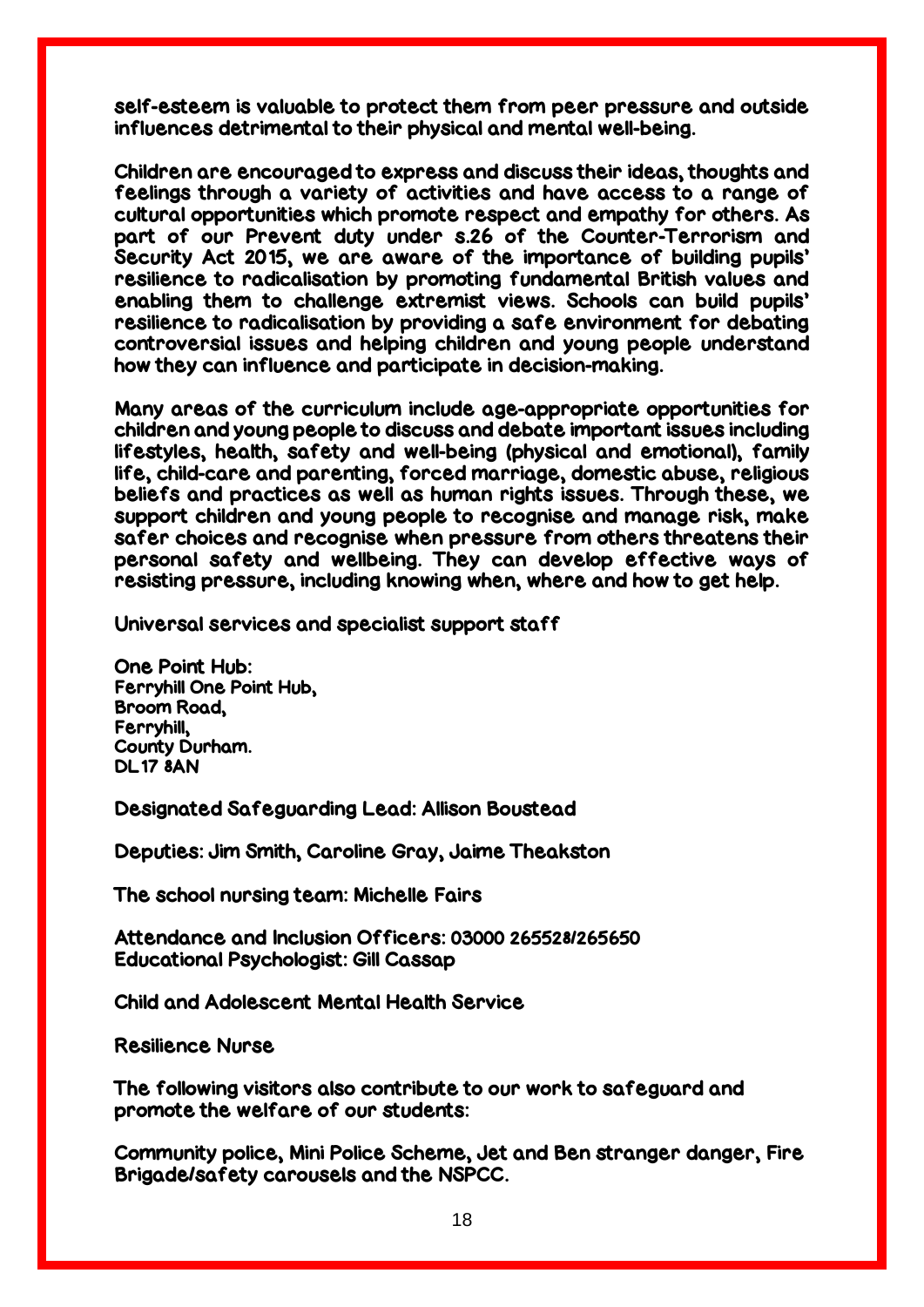Childcare Arrangements Before and After School (including extra curricular activities)

Our schools offer a number of extensions to the usual school day which can include: Breakfast club 7:45-start of the school day Lunchtime activities, meals and supervision by catering/supervisory staff Tea-time Club: end of the school day-5:30pm After-school activities on and off site

These all provide further opportunities for students to develop positive and caring relationships with adults, who themselves will be trained to be aware of signs and behaviours that could suggest concerns. Supportive relationships outside the home, such as those with adults in school and other children, are additional protective factors that boost children's resilience. Staff will always work with children in a professional way and are reminded to respond to disclosures sensitively and appropriately. All adults in school know the names of the designated safeguarding leads and are made aware of their responsibility to pass on any issues of concern without delay and make a written record.

Working with parents and carers

Our school believes in effective communication with parents and carers. We welcome parent/carer views and concerns about the welfare of their children and use this feedback to regularly review our practices. Parental views are obtained in the following ways: Newsletters, ParentMails, Parent Forums

We keep parents informed about important and topical issues, including child protection elements of safeguarding, in the following ways: Website, Newsletters, ParentMails

We aim to have good working relationships with parents and carers and to work in partnership with them through transparency and honesty. However, we do not forget that their child's needs and welfare are our paramount concern, thus obtaining consent to take matters further is not always appropriate. This obligation is set out in our school prospectus/brochure.

## D. CHILD PROTECTION WITHIN SAFEGUARDING ARRANGEMENTS FOR ALL CHILDREN/YOUNG PEOPLE IN SCHOOL

There are a series of layers of care and intervention ranging from safeguarding for all/universal services (single-agency activities) through to multi-agency work under the Children Acts 1989 to 2018:

- $\triangleright$  Safeguarding arrangements in school
- $\triangleright$  Early Help within universal services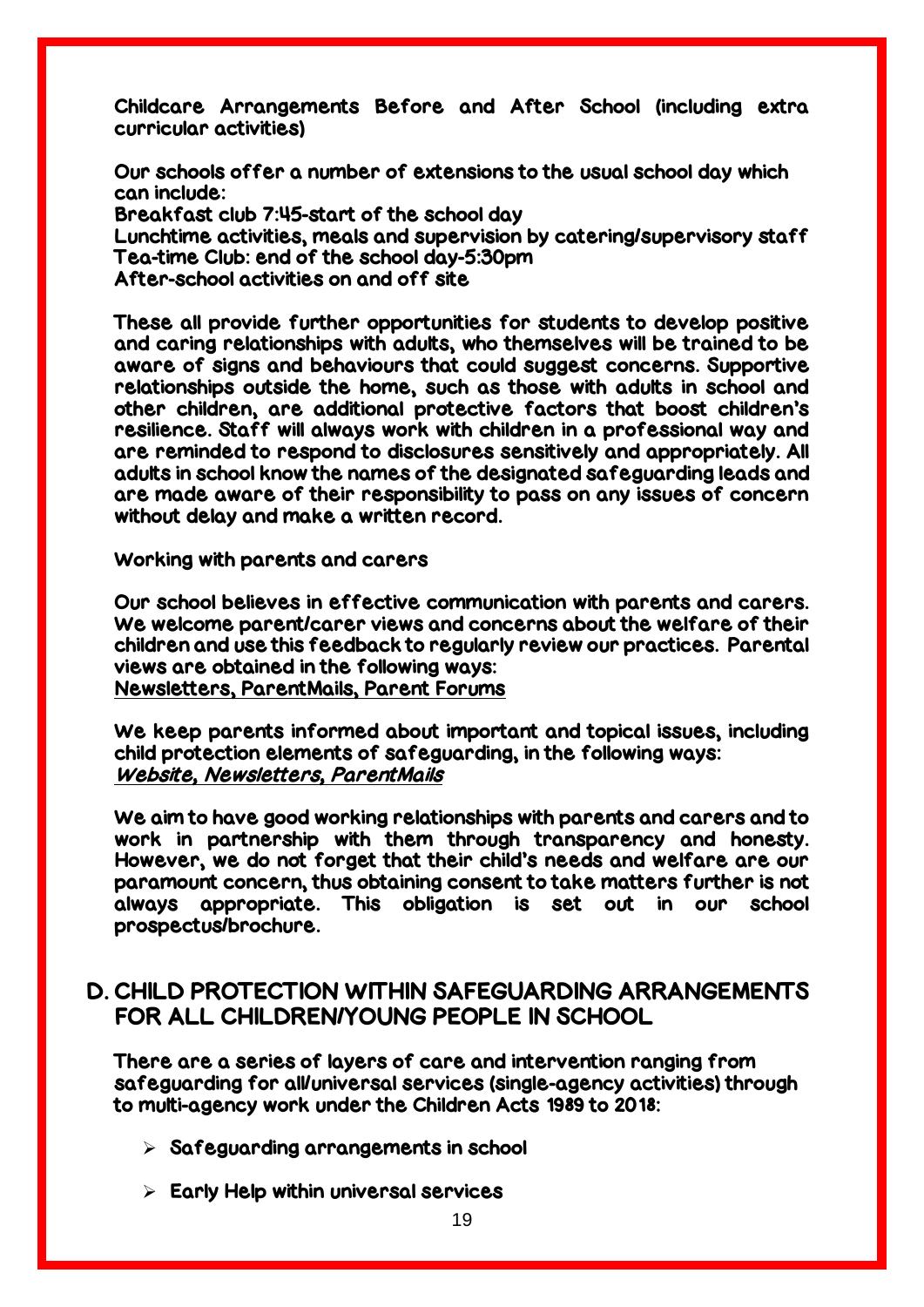- $\triangleright$  More complex cases requiring Early Help
- $\triangleright$  Child in Need consent required as for Levels 2 and 3
- Child Protection
- $\triangleright$  Durham Safeguarding Children's Partnership guidance and procedures (see [https://www.durham-scp.org.uk/\)](https://www.durham-scp.org.uk/)

The Durham Children and Young People's Strategy

The Children and Young People's Strategy 2019-2022 is prepared jointly by all public services, voluntary and community services, including the Council, local health services and the police who work together to improve outcomes for children, young people and their families through the Children and Families Partnership. It can be accessed here[:ChildrenAndYoungPeoplesStrategy2019-22.pdf \(durhaminsight.info\)](https://www.durhaminsight.info/wp-content/uploads/2019/06/ChildrenAndYoungPeoplesStrategy2019-22.pdf)

### (1) Life at Home

The Framework for Assessment triangle, reproduced below, summarises every aspect of a child's life under three headings and is mirrored in the Referral form for First Contact Service.

- Child's developmental needs (How I grow and develop)
- Parenting capacity (What I need from people that look after me)
- Family and environmental factors (My wider world)

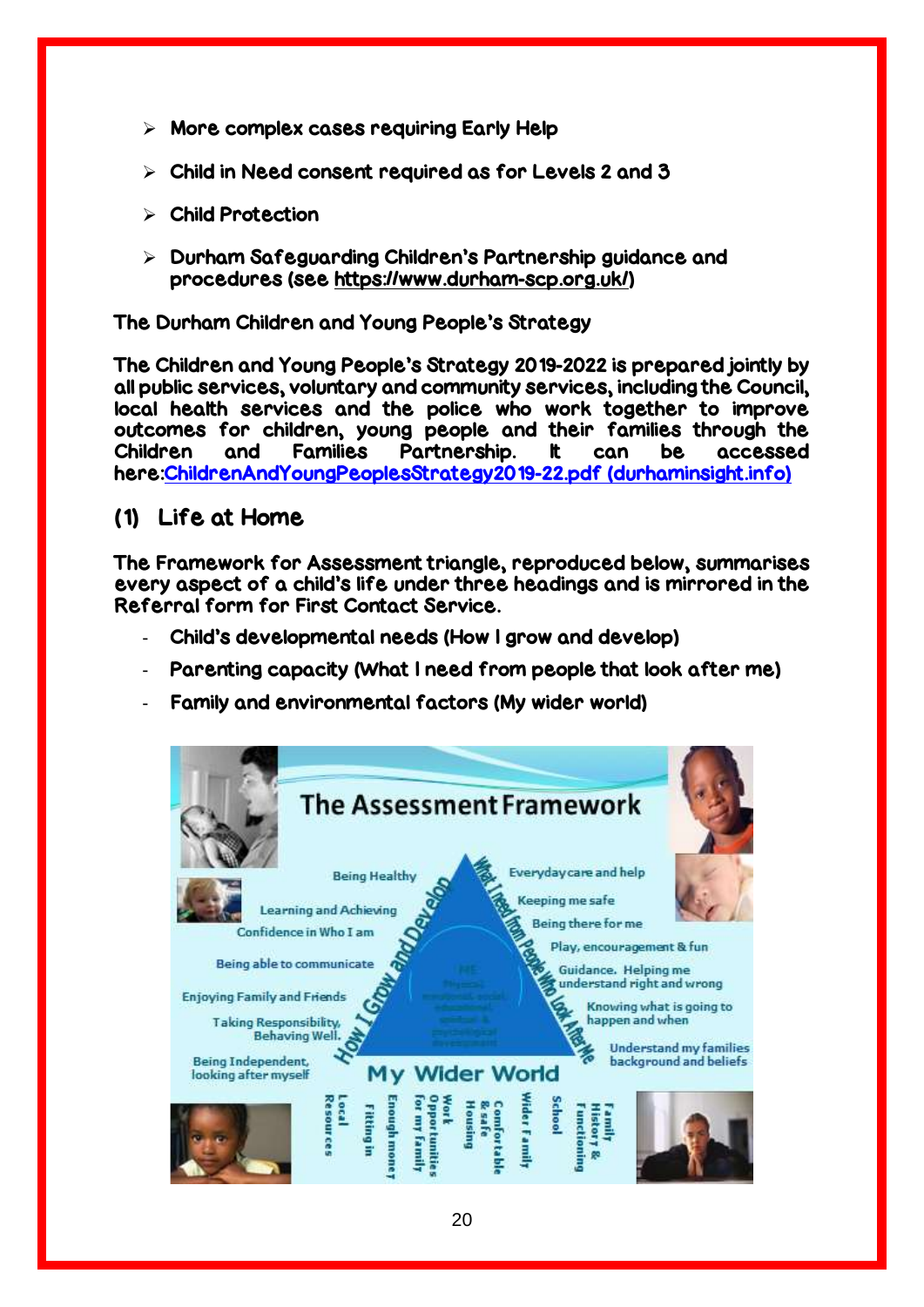Aspects from all three domains combine in home life and staff and adults in school should be mindful of these connections as they work with children and their parents/carers in school.

This school believes that it is essential to work with parents and carers in the best interests of their children. However, good relationships with parents and carers should not detract from our primary concern which is the welfare of children in this school.

Staff are made aware in training of the 'toxic quad.' issues in home life that could have an impact on the way children are parented (Munroe, 2010). The Government research into Serious Case Reviews reveals that the presence of one or more of the following issues could have a detrimental impact on parenting of children in that household:

- Domestic abuse (violence)
- Substance misuse (alcohol and or drugs)
- Adult mental health
- **Learning Disabilities**



Neglect is the largest category for children being on the Child Protection list (nationally and in Durham). Durham DSCP have produced new Neglect Practice Guidance (Revised 2017) linked to the Tackling Neglect Multi-Agency Strategy 2017. It can be found here: [Early Help Strategy for](https://durham-scp.org.uk/wp-content/uploads/2016/06/1458036245-Neglect-Practice-Guidance-2016-Final.pdf)  [children, young people and Families \(durham-scp.org.uk\)](https://durham-scp.org.uk/wp-content/uploads/2016/06/1458036245-Neglect-Practice-Guidance-2016-Final.pdf)

#### (2) Signs and behaviours of concern

'All staff should be aware of indicators of abuse and neglect. Knowing what to look for is vital for the early identification of abuse and neglect (see paragraphs 26-30), and specific safeguarding issues such as child criminal exploitation and child sexual exploitation (see paragraphs 32-39)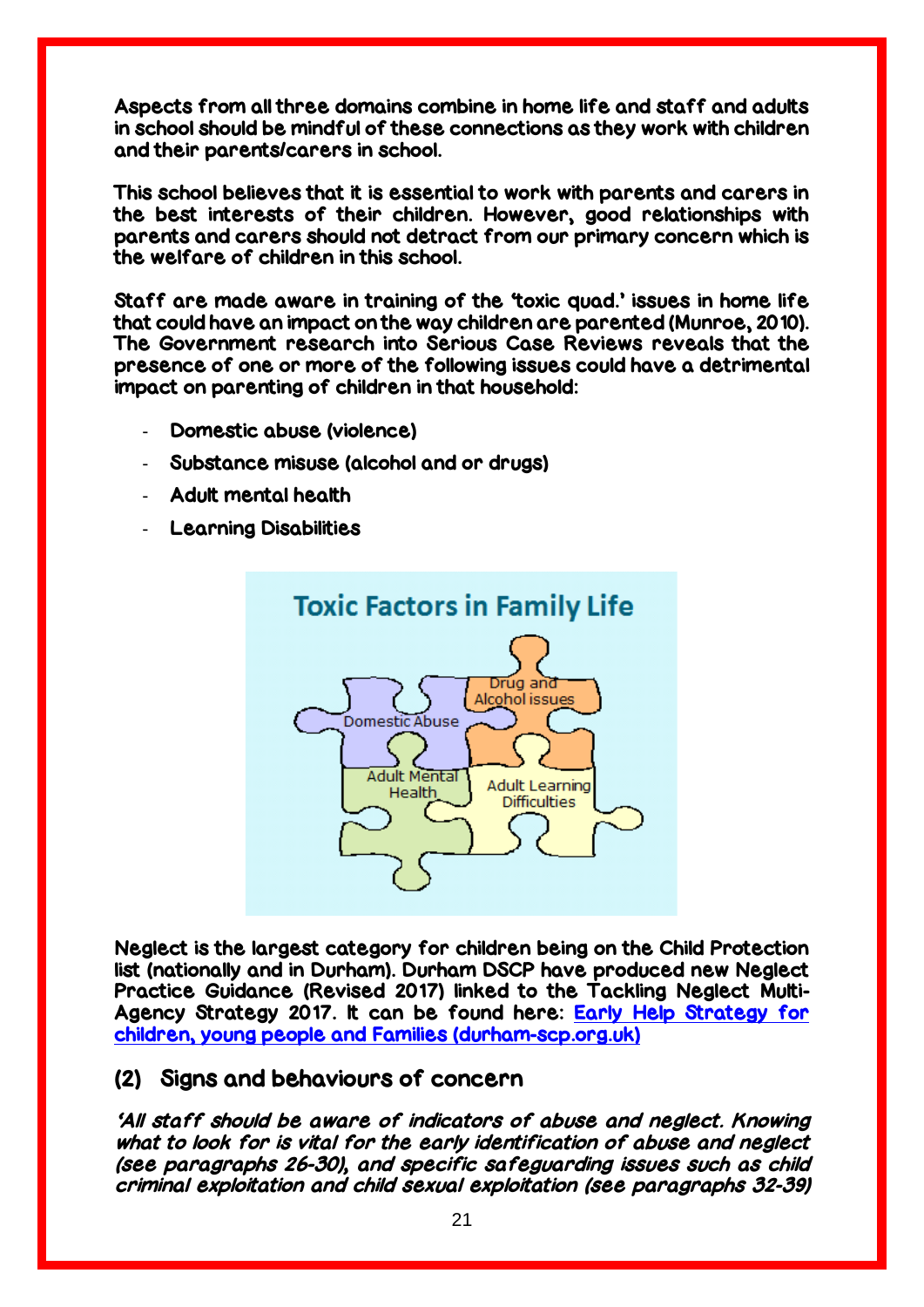so that staff are able to identify cases of children who may be in need of help or protection" September 2021, Part 1 (para 20).

All of our staff are familiar with KCSIE September 2021 and their responsibilities highlighted within this (paragraphs 20 to 52).

Paragraph 19 of the document emphasises that staff should be particularly alert to the need for early help for the following groups of children:

- is disabled or has certain health conditions and has specific additional needs.
- has special educational needs (whether they have a statutory Education, Health and Care Plan or not).
- has a mental health need.
- is a young carer.
- is showing signs of being drawn in to anti-social or criminal behaviour, including gang involvement and association with organised crime groups or county lines.
- is frequently missing/goes missing from care or from home.
- is at risk of modern slavery, trafficking, sexual or criminal exploitation.
- is at risk of being radicalised or exploited.
- has a family member in prison or is affected by parental offending.
- is in a family circumstance presenting challenges for the child, such as drug and alcohol misuse, adult mental health issues and domestic abuse.
- is misusing drugs or alcohol themselves.
- has returned home to their family from care.
- is at risk of 'honour'-based abuse such as Female Genital Mutilation or Forced Marriage.
- is a privately fostered child, and
- is persistently absent from education, including persistent absences for part of the school day.

'All staff members should receive appropriate safeguarding and child protection training which is regularly updated. In addition, all staff members should receive safeguarding and child protection updates (for example, via e-mail, e-bulletins and staff meetings), as required, but at least annually to provide them with relevant skills and knowledge to safeguard children effectively'. Keeping children safe in education, September 2020, Part 1 (para 14).

In our school we do these regular updates through: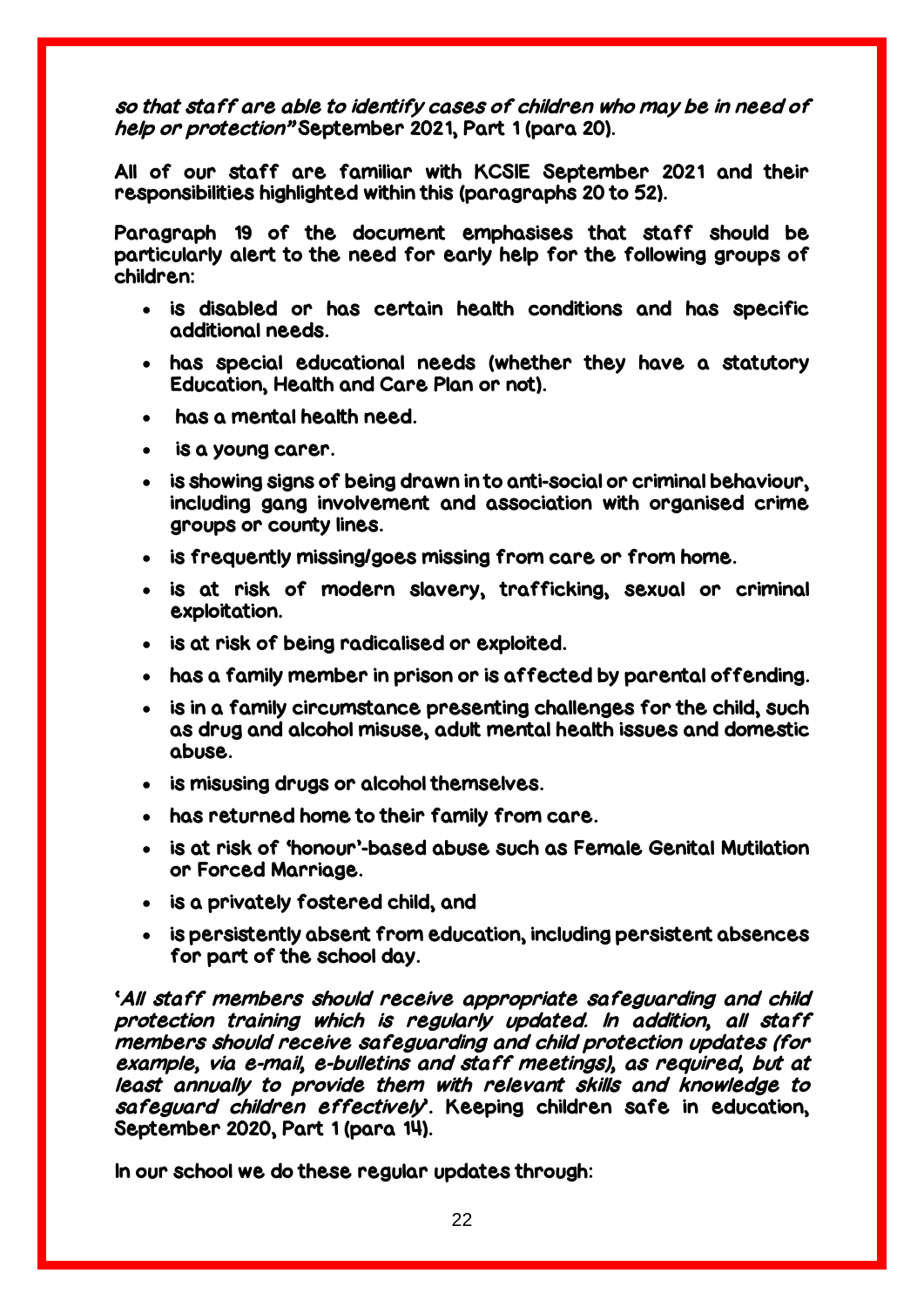(Staff briefings, Email updates, Online training modules etc.) Notes of these and attendance lists at briefings are kept.

Our school understands that it is best practice to discuss concerns with parents/carers before contacting First Contact Service (providing this does not present a delay), unless by doing so the child would be put at further risk of harm. First Contact Service: 03000 267979.

Anyone can make a referral. When referrals are not made by the designated safeguarding lead, the designated safeguarding lead should be informed, as soon as possible, that a referral has been made.

**Where a child is suffering, or is likely to suffer from harm, it is important that a referral to children's social care (and if appropriate the police) is made immediately.**

### (3) Single Assessment Procedure & Practice Guidance

'All staff should be prepared to identify children who may benefit from early help' Keeping children safe in education, September 2021 (para 8). This relates to work with other universal agencies and following DSCP procedures and guidance (see [https://www.durham-scp.org.uk/\)](https://www.durham-scp.org.uk/). Our school is aware that 'no single practitioner can have a full picture of a child's needs and circumstances'. Also, that 'if children and families are to receive the right help at the right time, everyone who comes into contact with them has a role to play in identifying concerns, sharing information and taking prompt action'. KCSIE 2021 (para 3).

This school works with the consent of parents and carers to jointly undertake assessments where an unmet need has been identified. However, we are aware from the document, 'A Guide for Professionals on the Sharing of Information' (Durham, 2014) that it may be necessary to meet with other services and agencies even if this consent for a 'Team around the Family' meeting is not forthcoming. These professionals' meetings are important to share concerns, suggest ways forward along with further work to encourage participation by parents/carers in early help processes.0-19 Hubs, One Point colleagues and Early Help Advisers are also a useful source of advice in these circumstances.

Team around the Family (TAF) is an early means of intervention to provide appropriate advice and support for the parents/carers and young person by working with appropriate local agencies through Team around the Family arrangements. See www.durham-scp.org.uk

Local One Point Hub: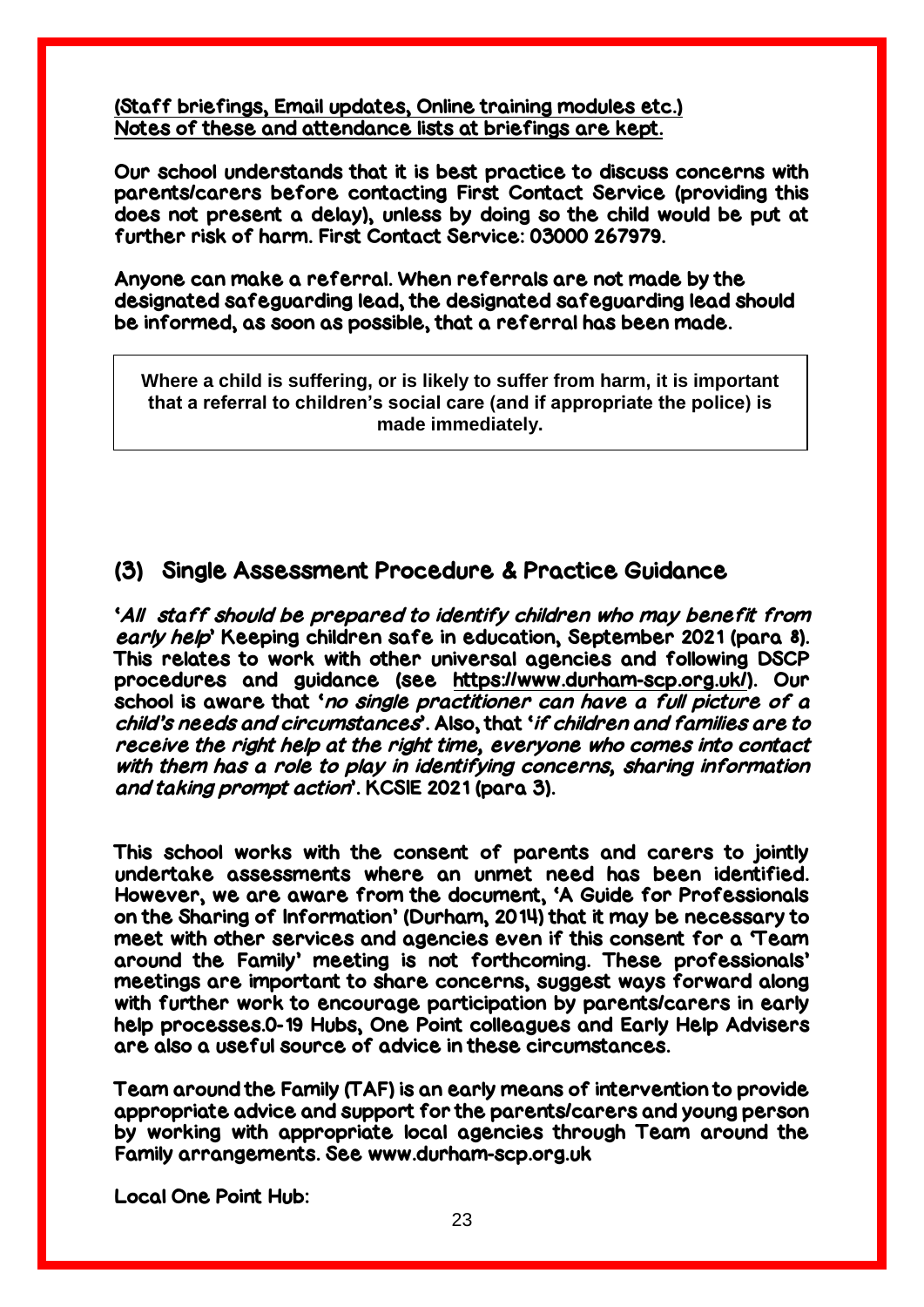Ferryhill One Point Hub, Broom Road, Ferryhill, County Durham. DL17 8AN

Families First Team: Families First Team - Spennymoor Spennymoor Council Offices Green Lane Spennymoor DL16 6JQ

#### Durham Multi-Agency Safeguarding Hub (MASH)

Where concerns are identified as amber or red on the Durham Staircase, our school will cooperate promptly and fully, with relevant information, to inform further assessments undertaken by the MASH team. [Durham-](https://durham-scp.org.uk/wp-content/uploads/2020/09/Durham-Council-Document-FINAL-09-09-20-V6-1-003.pdf)[Council-Document-FINAL-09-09-20-V6-1-003.pdf \(durham-scp.org.uk\)](https://durham-scp.org.uk/wp-content/uploads/2020/09/Durham-Council-Document-FINAL-09-09-20-V6-1-003.pdf)

### (4) Child in Need

Section 17 of the 1989 Children Act Working Together to Safeguard Children 2018

"A child in need is defined under the Children Act 1989 as a child who is unlikely to achieve or maintain a reasonable level of health or development, or whose health and development is likely to be significantly or further impaired, without the provision of services; or a child who is disabled. Local authorities are required to provide services for children in need for the purposes of safeguarding and promoting their welfare. Children in need may be assessed under section 17 of the Children Act 1989" KCSIE 2021 (para 65).

This school recognises the importance of this early support and intervention work in more complex cases undertaken with the consent of parents and carers and follows the Durham Threshold Guidance document, which includes the "Durham Staircase and Continuum of Need Model. [Durham-Council-Document-FINAL-09-09-20-V6-1-003.pdf \(durham](https://durham-scp.org.uk/wp-content/uploads/2020/09/Durham-Council-Document-FINAL-09-09-20-V6-1-003.pdf)[scp.org.uk\)](https://durham-scp.org.uk/wp-content/uploads/2020/09/Durham-Council-Document-FINAL-09-09-20-V6-1-003.pdf)

## (5) Child Protection and Significant Harm

Section 47 of the 1989 Children Act Working Together to Safeguard Children 2018

'Local authorities, with the help of other organisations as appropriate, have a duty to make enquiries under section 47 of the Children Act 1989 if they have reasonable cause to suspect that a child is suffering, or is likely to suffer, significant harm. Such enquiries enable them to decide whether they should take any action to safeguard and promote the child's welfare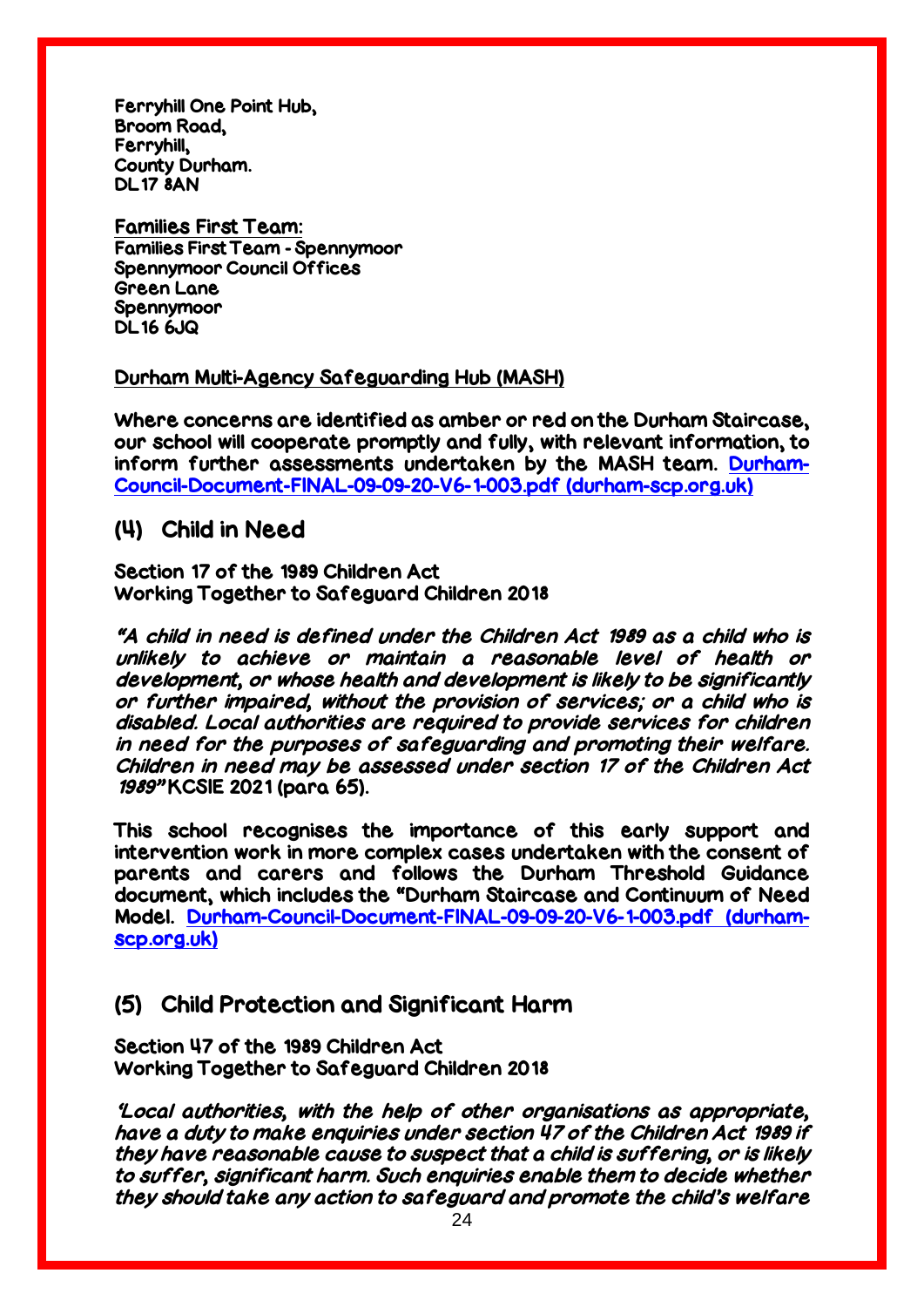and must be initiated where there are concerns about maltreatment. This includes all forms of abuse and neglect, female genital mutilation, or other so-called 'honour'-based abuse, forced marriage and extra-familial harms like radicalisation and sexual exploitation.' KCSIE 2021 (para 66)

Significant harm is where some children are in need because they are suffering, or likely to suffer, significant harm. This is the threshold that justifies compulsory intervention in family life in the best interests of children.

## (6) Prepare for the unexpected

Our staff are aware from their training that some children might display worrying signs/symptoms or disclose information suggesting abuse, when they have never previously given rise to concern. Staff must contact the designated safeguarding lead for child protection without delay so concerns can be discussed with First Contact Service as soon as possible. In all cases, it should be borne in mind that other siblings might be at risk in the household as well as the one presenting concerns in school. 'Staff working with children are advised to maintain an attitude of 'it could happen here' where safeguarding is concerned. When concerned about the welfare of a child, staff should always act in the best interests of the child'. KCSIE 2021 (para 55).

## (7) Low Level Concerns

Please see: KCSIE 2021 (Para 407-426) and Appendix 7

As part of our safeguarding culture where ALL concerns regarding adults are shared responsibly in line with our school's safeguarding reporting systems and will be recorded in writing and held securely on CPOMS. Records will be reviewed so that potential patterns of concerning, problematic or inappropriate behaviour can be identified and appropriate actions taken.

We have also set out our Low Levels Concerns Policy within our Staff Code of Conduct.

We will ensure that:

- staff are clear about what appropriate behaviour is, and are confident in distinguishing expected and appropriate behaviour from concerning, problematic or inappropriate behaviour, in themselves and others;
- staff know how to share any low-level safeguarding concerns and are empowered to do so;
- unprofessional behaviour is addressed and the individual is supported to correct it at an early stage;
- we will provide a responsive, sensitive and proportionate handling of such concerns when they are raised;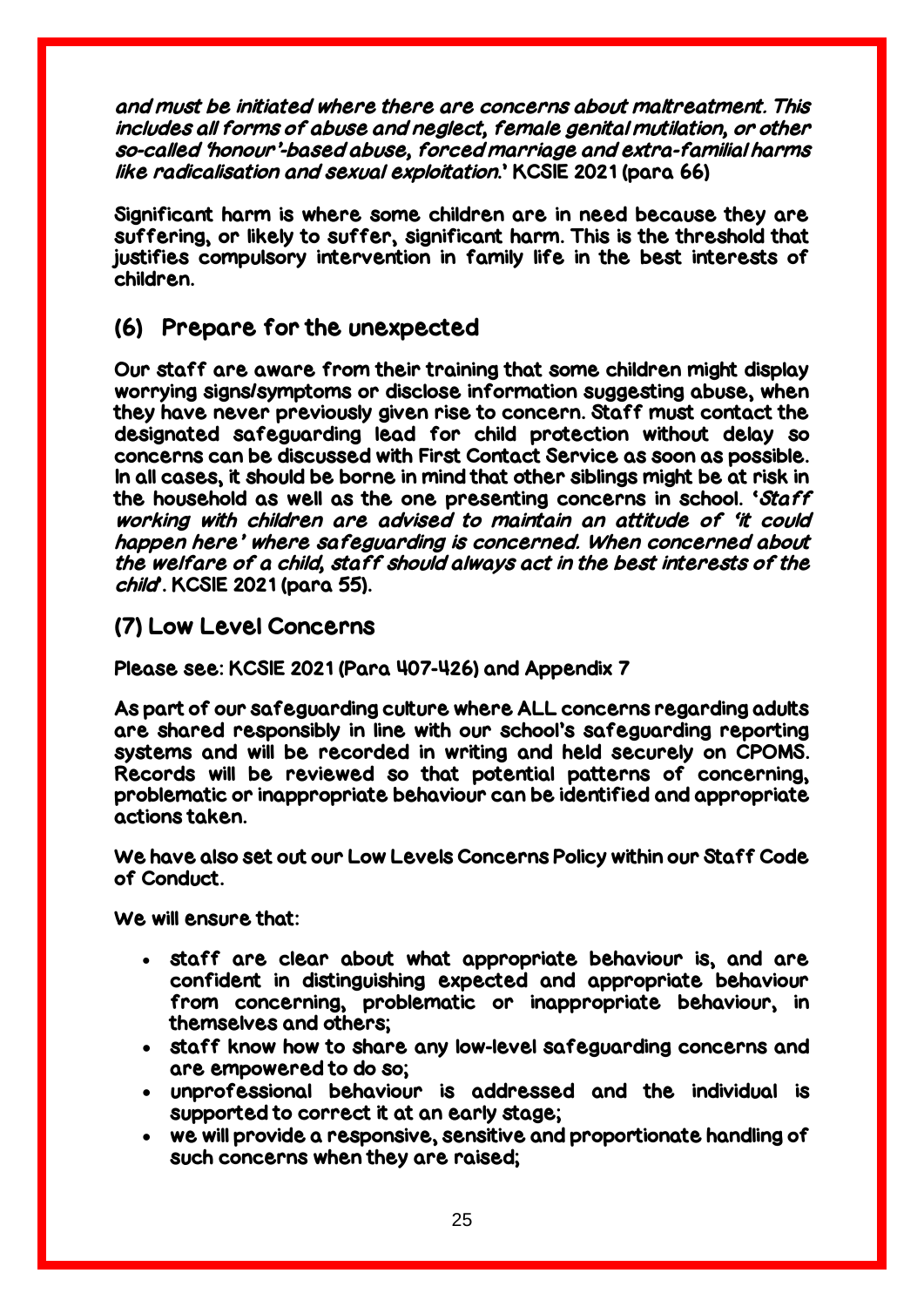we will use concerns to help identify any weakness in the school safeguarding system.

We will instil a culture where staff feel safe to report any concerns using our safeguarding reporting system identified in this policy. We would also encourage the staff member themselves to report any behaviour that could be classed as a low level concern. Where the report has been made by a third party, as much evidence as possible will be gathered by the head teacher/principal from the person reporting the concern, the individual named and any witnesses. All of this will be recorded to determine whether any further action needs to be taken alongside a recorded rationale as to the decisions taken.

In the case of reports about supply staff and contractors, we will report any concerns to their line managers so that any concerning, problematic or inappropriate patterns of behaviour can be identified.

We will retain information regarding low level concerns until the person leaves school's employment.

Low level concerns will not be recorded on any references given unless they meet the threshold for reporting to the LADO.

## E. MULTI-AGENCY WORK IN CHILD PROTECTION

See Appendix 4: Summary of multi-agency meetings

For up to date school responsibilities and LA arrangements and procedures please see the local partnership website <https://www.durham-scp.org.uk/professionals/>

#### (1) Initial Child Protection Conference: school responsibilities

See local partnership procedures for more details, [https://www.durham](https://www.durham-scp.org.uk/professionals/)[scp.org.uk/professionals/.](https://www.durham-scp.org.uk/professionals/)

Following the final strategy meeting (some complex cases like forced marriage, fabricated and induced illness and organisational abuse may require several strategy meetings) a decision might be made to hold an Initial Child Protection Conference. This work continues within Family First teams within the County.

A conference will be called if there is thought to be an on-going risk or likelihood of significant harm to the child(ren). The date will be within 15 working days after the last strategy meeting.

Attendance at Conference

It is understood that appropriate school staff should make every effort to attend (unless the date coincides with school holidays).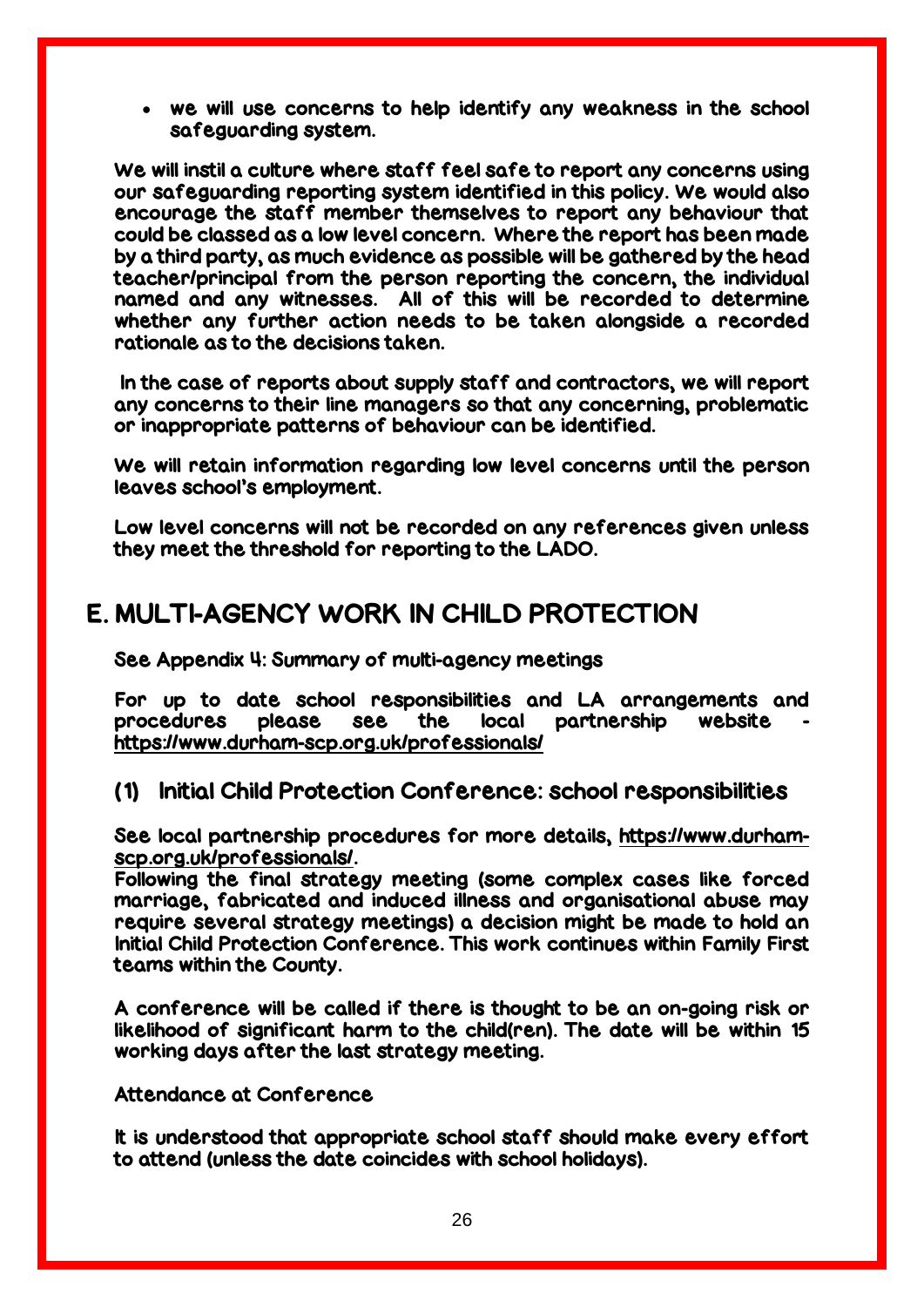#### Preparation of a report

Schools would be expected to prepare a report and may wish to amplify and develop information provided on the referral form <https://www.durham-scp.org.uk/professionals/> as the basis of their report.

#### Chronology of significant events

A single-agency chronology should also be produced for this meeting using the template available on the DSCP website: [https://www.durham](https://www.durham-scp.org.uk/professionals/)[scp.org.uk/professionals/.](https://www.durham-scp.org.uk/professionals/) The detailed 'in house' school chronology should be streamlined to include key relevant incidents noted by school.

#### Sharing of the report

The report should be shared with parents/carers of the child at least two working days before the conference. Part of the report may also be shared with the young person, where age-appropriate. This will give the family a chance to question or clarify any issues raised within the report prior to the conference.

The report will be passed to the Conference Clerk via the e-mail system ready for dissemination to other professionals attending the conference.

### (2) Membership of a Core Group

(See partnership safeguarding arrangements and procedures [https://www.durham-scp.org.uk/professionals/\)](https://www.durham-scp.org.uk/professionals/) This school recognises that membership of a core group is a responsibility that necessitates time and commitment to attend regular meetings and complete the work detailed in the Child Protection Plan.

The merged multi-agency chronology will be regularly updated as part of this on-going work.

### (3) Review Child Protection Conference

The school will complete the relevant report for the first review conference, after 10 weeks and for any subsequent reviews at intervals of 5 months. The report will detail work undertaken by the school with parents/carers and the child to complete the tasks assigned in the Child Protection Plan. This report should be shared 7 days before the conference takes place. This report will detail the progress made towards the tasks outlines on the Child Protection Plan.

## F. INFORMATION-SHARING

Staff at our school are aware of the need to share information appropriately. KCSIE 2021 (Para 105-113)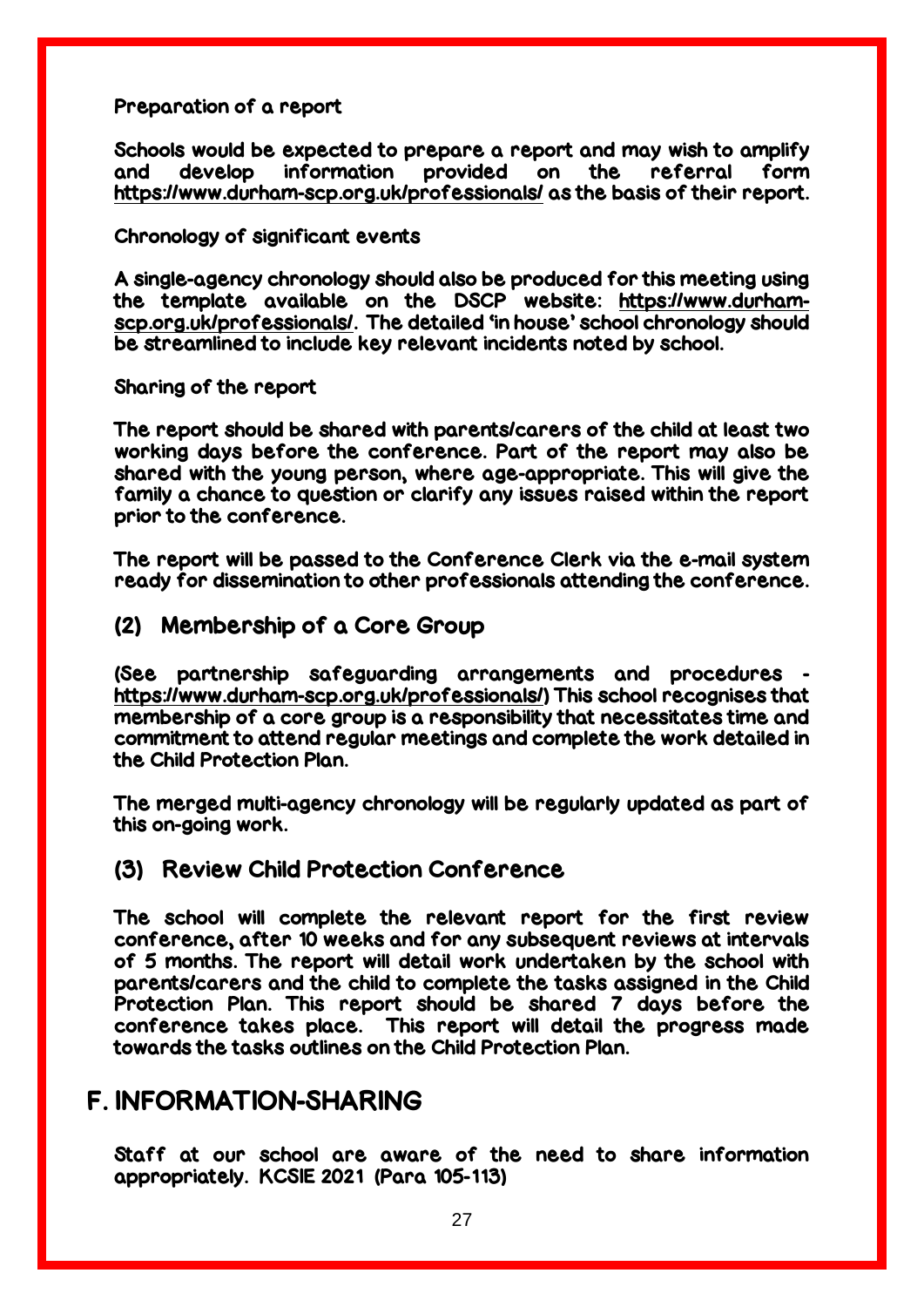See Appendix 5 - Information Sharing July 2018 (HM Government)

If there are concerns that sharing of information with individuals could result in significant harm to any individual, legal advice should be sought before the information is shared.

Our school takes care to ensure that information about a child is only given to the appropriate external people or agencies. Staff will take names and ring back via a main switchboard if unsure. All staff within school will be aware of the confidential nature of personal information about a child and the need for maintaining confidentiality. They will seek advice about parental responsibility issues if unsure.

#### Parents/Carers

Staff and Head Teacher must not automatically contact parents if there is a disclosure by the child or there are other concerns that the child may be at risk of significant harm. Rather schools should discuss concerns with the First Contact Service. Information should not be shared with parents if there was a likelihood that by doing so it might place the child at further risk of harm.

Parents must be aware that once matters have been referred to the First Contact Service the school can only explain the procedure and is not able to give 'progress reports' on the case.

#### School staff

There is a delicate balance to be struck between alerting members of staff to the concern about the child and the need to protect the child from too many people knowing. Information should only be divulged on a 'need to know' basis. Other members of staff need to know sufficient detail to prepare them to act with sensitivity to a distressed pupil. They do not need to know details.

#### Children transferring to another school

When a child on the Child Protection List moves to another school the designated lead professional will inform the new school immediately and arrange the handover of confidential information securely and separately from other records.

If a child for whom there are other existing serious concerns transfers to another school, the new receiving school will be informed immediately, and written records will follow. Both schools should maintain evidence of the secure transfer and receipt of information. Schools that both use CPOMS should transfer this information electronically.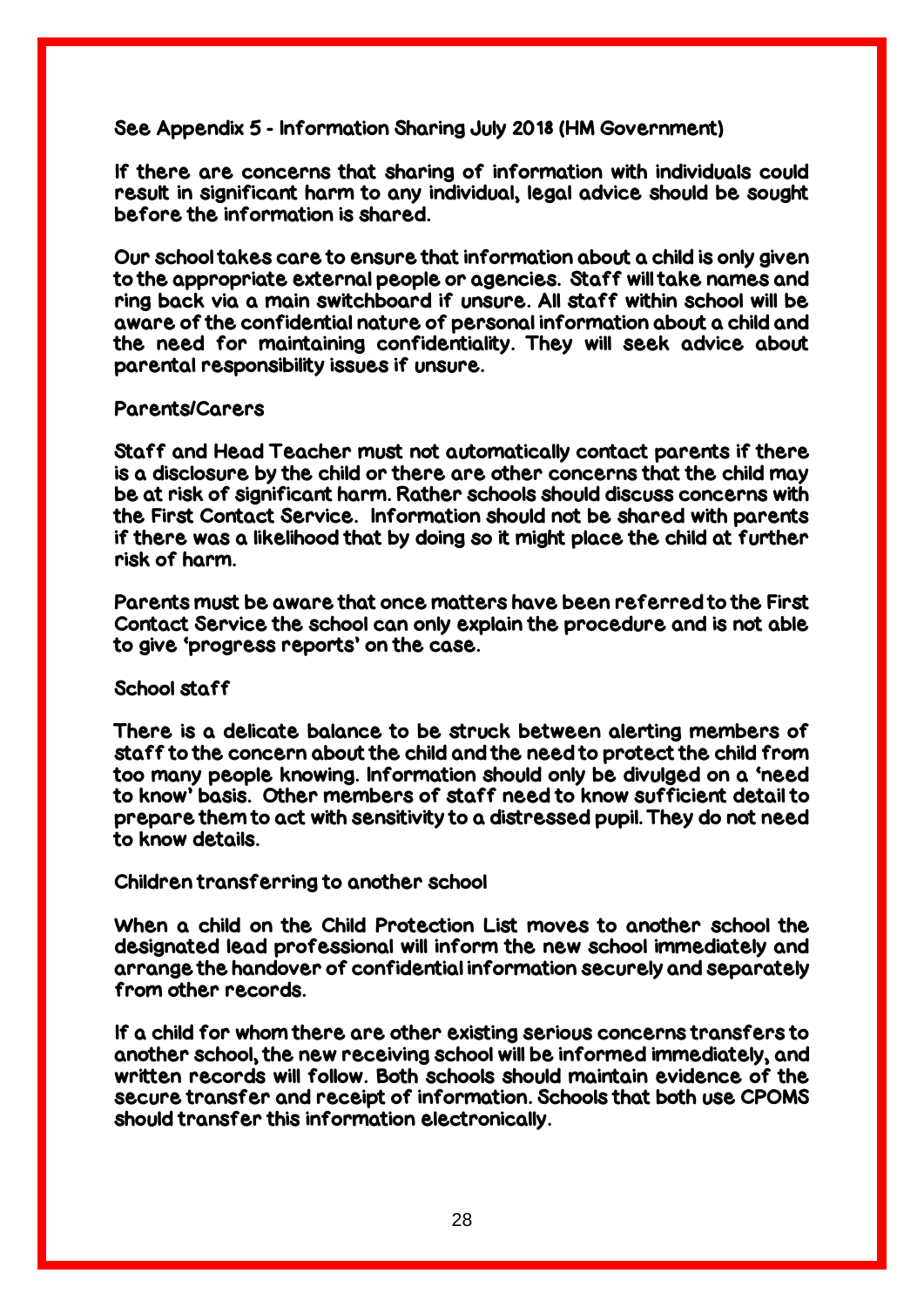Data that is not being transferred to another school should be kept in line with the school's Data Retention Policy, e.g. electively home educated pupils or moving to full time employment.

County Guidance and protocols

See DSCP website for further details, 'Information sharing' - [www.durham](http://www.durham-scp.org.uk/)[scp.org.uk](http://www.durham-scp.org.uk/) and the National Guidance on information sharing and the GDPR and Data Protection Act 2018.

National Guidance on Information Sharing Advice for Practitioners [https://assets.publishing.service.gov.uk/government/uploads/system/uploa](https://assets.publishing.service.gov.uk/government/uploads/system/uploads/attachment_data/file/721581/Information_sharing_advice_practitioners_safeguarding_services.pdf) [ds/attachment\\_data/file/721581/Information\\_sharing\\_advice\\_practitioner](https://assets.publishing.service.gov.uk/government/uploads/system/uploads/attachment_data/file/721581/Information_sharing_advice_practitioners_safeguarding_services.pdf) [s\\_safeguarding\\_services.pdf](https://assets.publishing.service.gov.uk/government/uploads/system/uploads/attachment_data/file/721581/Information_sharing_advice_practitioners_safeguarding_services.pdf)

Further advice about legal issues is available from Corporate Legal **Services** 

## G.ALLEGATIONS AGAINST TEACHERS AND OTHER STAFF

See Part 4 of Keeping Children Safe in Education September 2021. There is an extensive section in the DSCP online Child Protection Procedures (under Core Procedures).

Allegations of abuse by adults and peers in schools must be investigated in accordance with the DSCP procedures, and when dealing with any allegation against adults and peers, it is vital to keep the welfare of the child as the central concern. However, as in all child protection issues, a balance needs to be struck between supporting and protecting the child and keeping the effects of possibly false allegations to a minimum. Thus, urgent consideration should be given to the substance of the allegations.

#### Receiving an allegation

On receiving an allegation, the Head Teacher will proceed in line with recognised procedures - consulting immediately with LA officers (LADO, Local Authority Designated Officer, see contact details at front of policy) and/or informing the First Contact Service. If the LADO is unavailable there should be no delay in discussing with First Contact. The Head Teacher must not start to investigate.

If an allegation is made for a person not directly employed by the school recognised procedures should be followed, e.g. a supply teacher, sports coach etc. Under no circumstances should a school cease the use of a supply teacher, sports coach etc. due to safeguarding concerns without liaising with the LADO. (See KCSIE 2021 Para 356-359)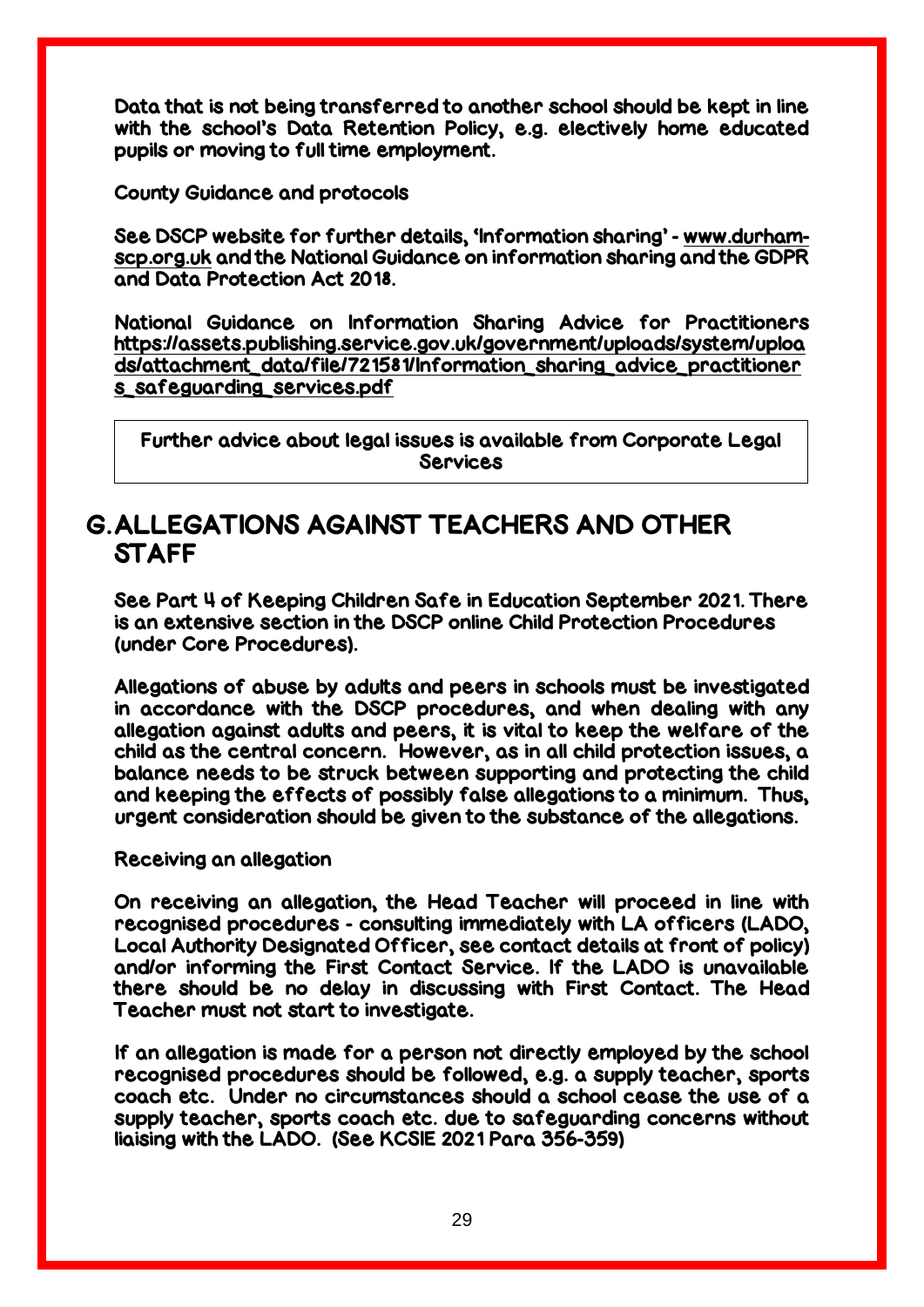Allegations regarding the Head Teacher should be passed to the Chair of Governors. Should this lead to delay, the person receiving details of the allegation should follow the advice above and report the matter immediately to the LADO and First Contact Service. At this stage the Head Teacher should not be informed of the allegation (the same process as for any member of staff or adult in school). The Chair of Governors should be informed as soon as possible and asked to contact the LADO.

Where it is suspected that a crime has been committed, then the matter should be reported to the police with immediate effect.

> Local Authority Designated Officer (LADO) Sharon Lewis / Louise Brookes 03000 268835 First Contact Service 03000 26 79 79

#### [CYPSLADOSecure@durham.gov.uk](mailto:CYPSLADOSecure@durham.gov.uk)

Carrying out an investigation

Investigations will be carried out by the appropriate agencies.

In dealing with any allegation the Head Teacher and governors need to balance:

- The seriousness of the allegation.
- The risk of harm to pupils.
- Possible contamination of evidence.
- The welfare of the person concerned.

Suspension of the member of staff/adult in school will be considered:

- (a) if there are any grounds for doubt as to the suitability of the employee to continue to work
- (b) where suspension may assist in the completion of an investigation.

Suspension will be carried out in line with LA/Trust guidelines. Head Teachers should contact Human Resources for guidance.

Suspension should not be an automatic response. Wherever possible, redeployment should be considered as an alternative considering the seriousness of the allegation made. See KCSIE Part 4 para 361-367.

During the investigation, support will be offered to both the pupil making the allegation and the adult/peer concerned. A disciplinary investigation will be carried out only after Police and Intervention and Assessment Teams propose to take no further action. Detailed records will be kept by all parties involved.

Recommendations following an investigation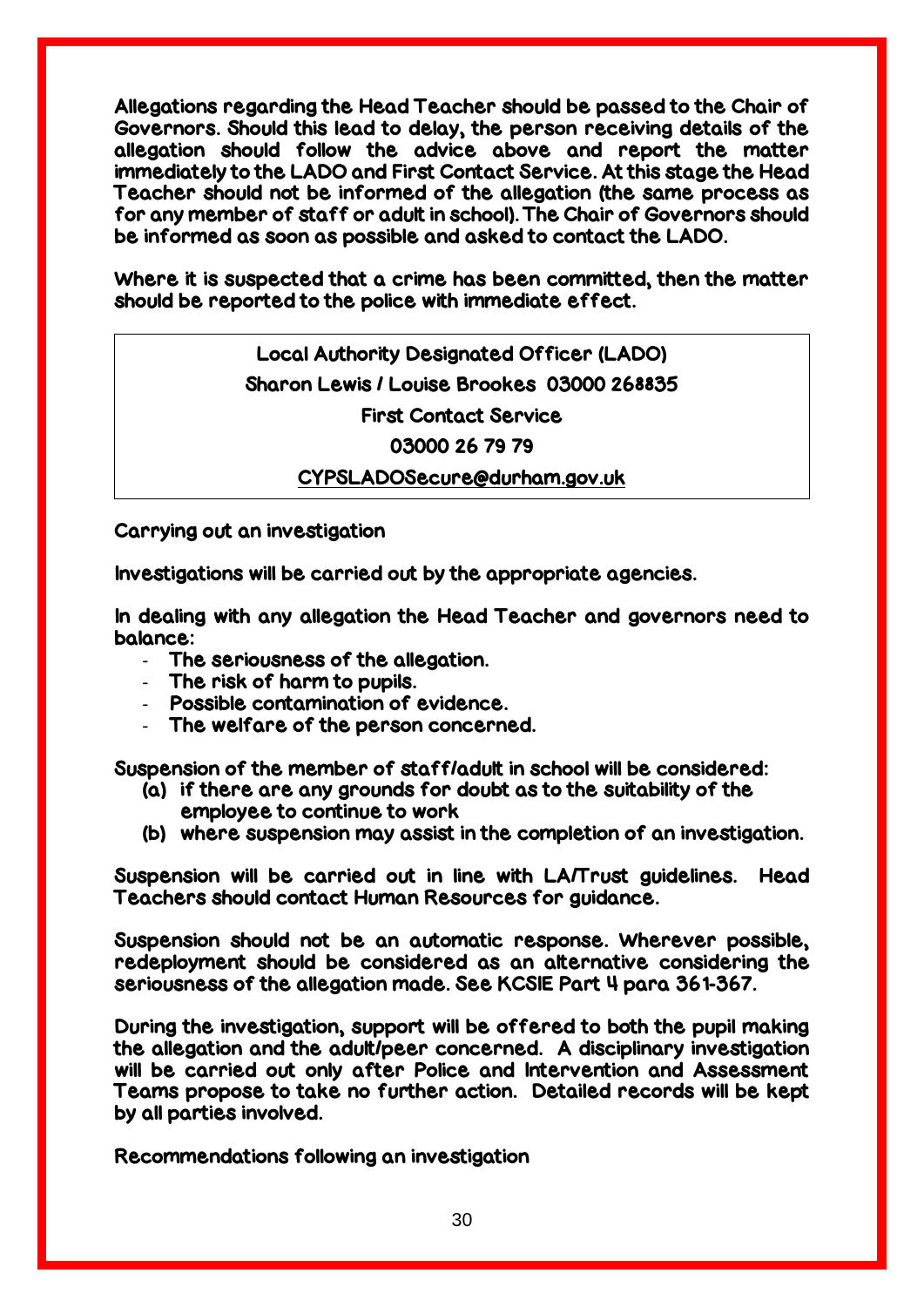Where recommendations are made to school regarding the outcome of a Child Protection investigation, the school will advise Children and Young People's Services regarding their response to the recommendation. For example, if a person is suspended and returns to school, the date of that return should be communicated.

The following definitions are now used when determining the outcome of allegation investigations:

- Substantiated: there is sufficient evidence to prove the allegation.
- Malicious: there is sufficient evidence to disprove the allegation and there has been a deliberate act to deceive or cause harm to the person subject to the allegation.
- False: there is sufficient evidence to disprove the allegation.
- Unsubstantiated: there is insufficient evidence to either prove or disprove the allegation. The term, therefore, does not imply guilt or innocence.
- Unfounded: to reflect cases where there is no evidence or proper basis which supports the allegation being made.

Where it is considered that an individual has engaged in conduct that has harmed (or is likely to harm) a child or if a person otherwise poses a risk to harm a child, the Head Teacher and/or governors will make a referral to the DBS in line with their legal requirement to do so.

## H.SAFE TOUCH

## Physical contact other than to control or restrain

Our school has a policy / guidelines on the use of touch, including an Intimate Care policy and this includes such points as:

- assisting in the washing of young children who have wet/soiled themselves
- intimate care risk assessments for certain children with medical needs or disabilities.
- using physical contact to demonstrate exercises or techniques, for example, in PE, sports coaching or other practical subjects.
- administering First Aid
- supporting younger children and children with special needs who may need physical prompts or help
- giving appropriate comfort to a child who is distressed
- recognising that physical contact is a sensitive issue for some cultural groups
- acknowledging that physical contact becomes increasingly open to question as children reach and go through adolescence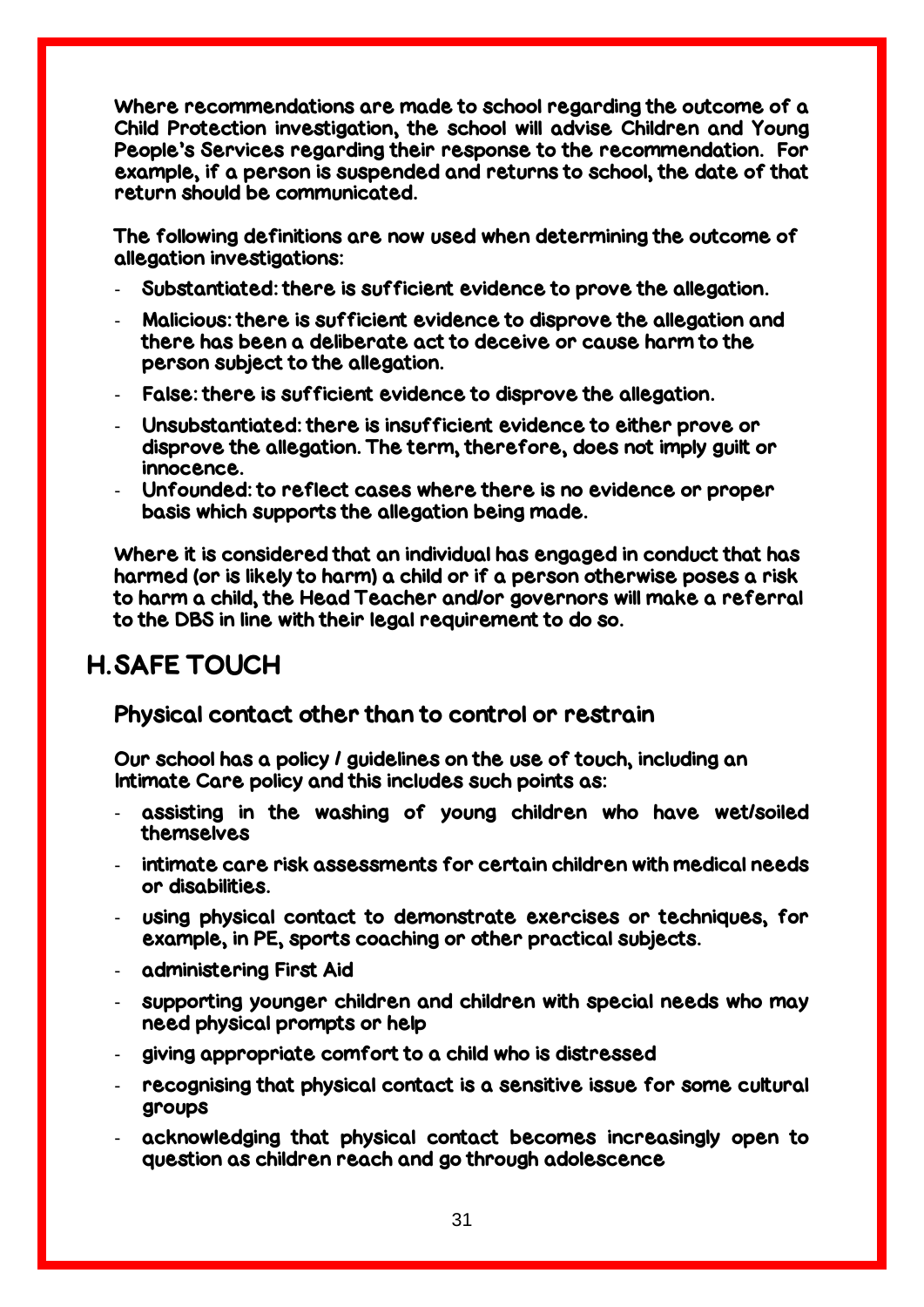- ensuring a consistent approach where staff and pupils are of different genders
- acknowledging that innocent and well-intentioned physical contact can sometimes be misconstrued
- having a prescribed handling policy for children requiring complex or repeated physical handling, with specific training for staff who deal with them.

## I. PHYSICAL CONTROL AND RESTRICTIVE PHYSICAL INTERVENTION: USE OF REASONABLE FORCE

Our school has a policy on the use of restrictive physical interventions covering the appropriate use of reasonable force.

Our school policy relates to the following: DfE Guidance: Use of Reasonable Force in Schools (2013)

Our school Policy on the Use of Restrictive Physical Interventions gives guidance on:

- when staff may use physical control and restraint
- who is allowed to use physical control and restraint
- what forms physical control and restraint may take in particular circumstances
- what forms of physical control and restraint are not acceptable
- recording of incidents where physical handling has been used
- The Policy also makes it clear that corporal punishment is NOT allowed.

## J. THE PREVENT DUTY

The Counter Terrorism and Security Act 2015 places a due on certain bodies, including schools, to have 'due regard to the need to prevent people from being drawn into terrorism'. The DfE has produced nonstatutory advice for schools, 'The Prevent duty' June 2015.

This work is part of schools' broader safeguarding responsibilities and protecting children from other harms (drugs, gangs, neglect, and sexual exploitation). During the process of radicalisation, it is possible to intervene to prevent vulnerable people being radicalised. The PREVENT duty (July 2015) summarises four areas in which schools might be involved: risk assessment, working in partnership, staff training and IT policies.

In our school:

 Staff can identify children who may be vulnerable to radicalisation. Information or concerns are shared with the Designated Safeguarding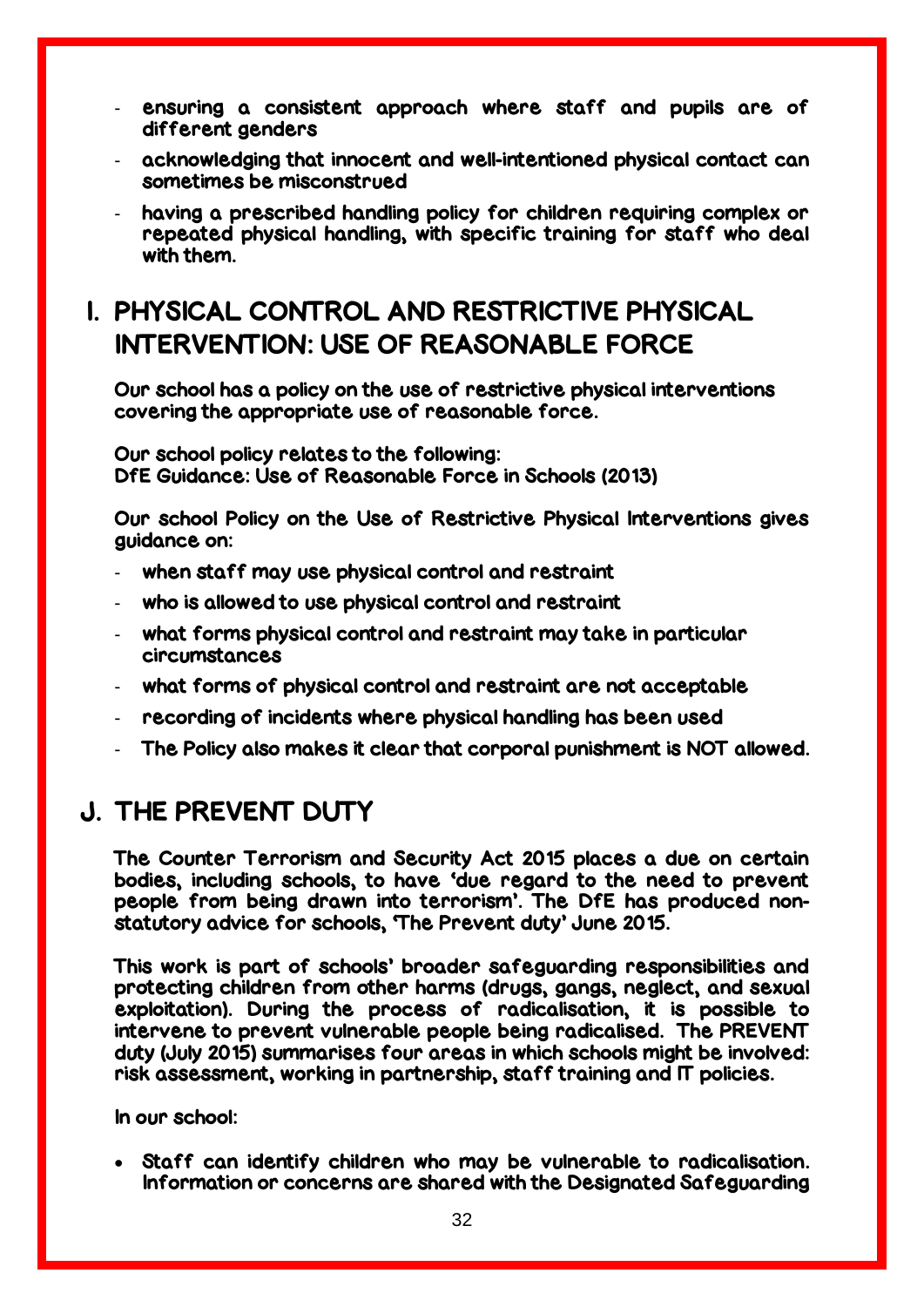Lead in the same way as other information that might be a safeguarding concern, who will then follow procedures in line with DSCP guidance.

- Policies and procedures are in line with those of DCC, Durham Constabulary and the DSCP.
- Throughout the life of the school as well as in specific lessons to build pupils' resilience to radicalisation by promoting fundamental British values and enabling them to challenge extremist views.
- Robust online policies are mindful of guidance within Keeping Children Safe in Education, September 2020, Annex C 'Online safety', and DfE guidance 'Teaching Online Safety in School' June 2019.

Prevent Duty Guidance in England and Wales (2015), paragraph 64, notes 'Schools should be safe spaces in which children and young people can understand and discuss sensitive topics, including terrorism and the extremist ideas that are part of terrorist ideology, and learn how to challenge these ideas. The Prevent duty is not intended to limit discussion of these issues. Schools should, however, be mindful of their existing duties to forbid political indoctrination and secure a balanced presentation of political issues'

Through discussion with the specialist colleagues at Durham Constabulary it may be appropriate to make a referral to the Channel programme. This programme focuses on support at an early stage, tailor-made to the individual young person. Engagement with the programme is entirely voluntary. A school representative may be asked to be a member if a student from the school is to be discussed at the Channel panel.

Further information is included in Section A of KCSIE Pages 90-91

The Prevent Team HQ Special [specialbranch@durhampolice.uk](mailto:specialbranch@durhampolice.uk)

DCC Community Safety 03000 265436/435 [Community.safety@durham.gov.uk](mailto:Community.safety@durham.gov.uk)

The DSCP website [\(https://www.durham-scp.org.uk/professionals/multi](https://www.durham-scp.org.uk/professionals/multi-agency-safeguarding-arrangements/prevent-counter-terrorism/)[agency-safeguarding-arrangements/prevent-counter-terrorism/\)](https://www.durham-scp.org.uk/professionals/multi-agency-safeguarding-arrangements/prevent-counter-terrorism/) 'Professionals; Prevent-Counter Terrorism', has examples of policies produced by the Safe Durham Partnership as well as further information including e-learning opportunities.

## K. CHILD SEXUAL EXPLOITATION (CSE)

Schools must be aware of young people who could be at risk of sexual exploitation. Keeping Children Safe in Education, September 2020 (pg. 79- 80), provides a definition (that may be updated).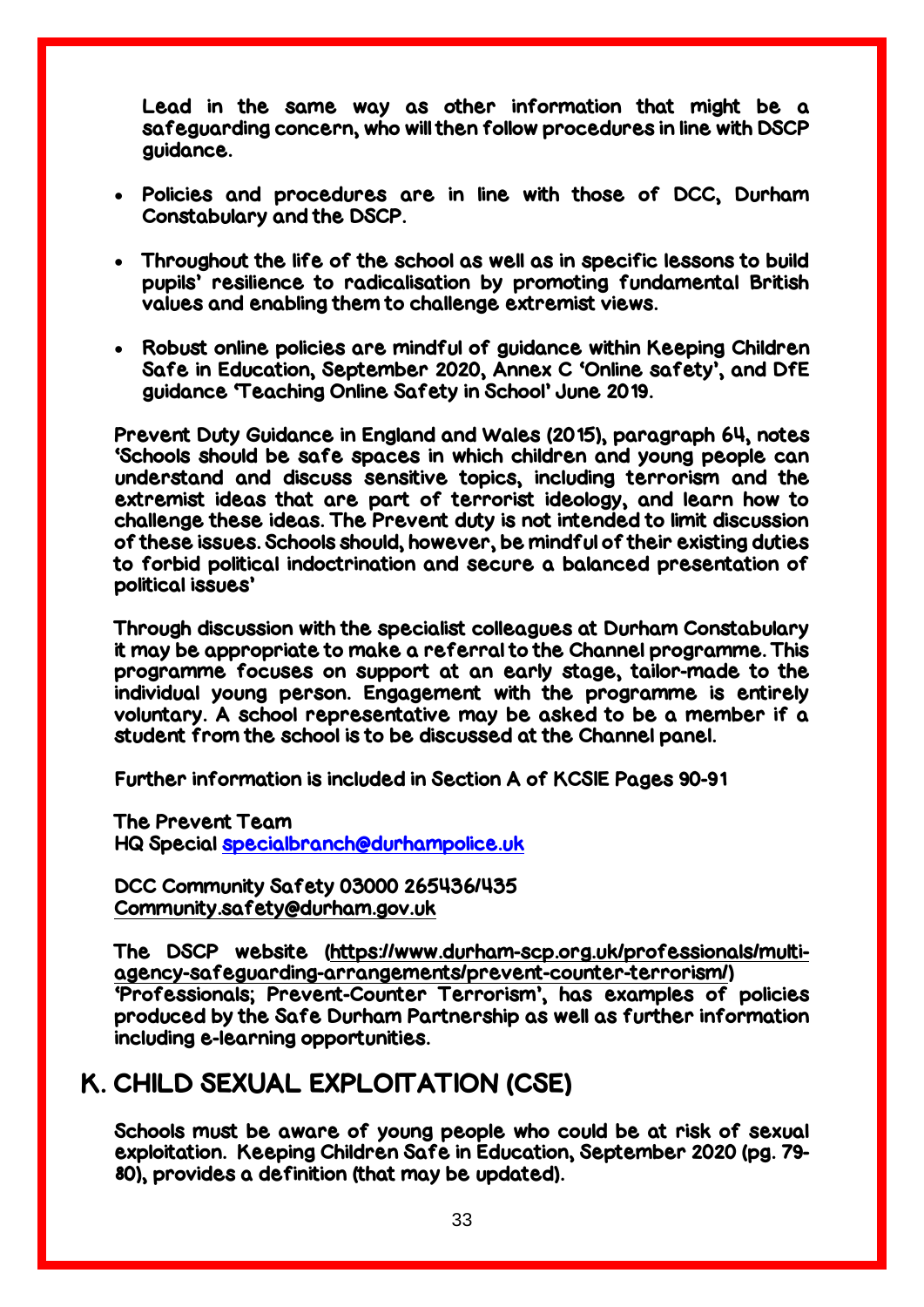Refer also to Appendix 6 – Sharing Nudes and Semi-Nudes: Advice for Education Settings, and Appendix 8 - Sexual Harassment and Sexual Violence.

The definition of CSE makes it clear that this is where there is an imbalance of power in a relationship when the young person receives something as a result of engaging in sexual activities. There are varying degrees of coercion, intimidation or enticement that might also link to bullying, peer pressure and e-safety issues. National Serious Case Reviews highlight that sometimes these young people are perceived as 'bad' not 'sad'. Where there is a deterioration in behaviour, work, and changes to friendship patterns along with missing from home or absenting school the underlying factors need to be examined. If there is a concern that a young person may be at risk of sexual exploitation the designated lead should discuss with First Contact Service where there are specialist colleagues trained to assist in these cases.

Durham DSCP has a section of their website devoted to resources, guidance, and a risk assessment matrix that assists schools: [https://www.durham-scp.org.uk/professionals/missing-and-exploited](https://www.durham-scp.org.uk/professionals/missing-and-exploited-children/child-sexual-exploitation/)[children/child-sexual-exploitation/.](https://www.durham-scp.org.uk/professionals/missing-and-exploited-children/child-sexual-exploitation/) The multi-agency ERASE team website is available as a source of help and information for children, parents and the wider community, [http://www.eraseabuse.org/Pages/Home.aspx.](http://www.eraseabuse.org/Pages/Home.aspx)

## L. FEMALE GENITAL MUTILATION

**If there are concerns that an act of FGM has been undertaken on a girl under the age of 18, this MUST be reported to the police immediately.**

FGM comprises all procedures involving partial or total removal of the external female genitalia or other injury to the female genital organs. This is illegal in the UK (The FGM Act 2003), abusive and has varied long-lasting consequences for the young girl.

There is an FGM Helpline also on 0800 028 3550. There is also a useful website: [fgmhelp@nspcc.org.uk](mailto:fgmhelp@nspcc.org.uk)

Guidance leaflets have been produced by the Home Office & the National FGM Centre:

[http://nationalfgmcentre.org.uk/wp-content/uploads/2019/06/FGM-Schools-](http://nationalfgmcentre.org.uk/wp-content/uploads/2019/06/FGM-Schools-Guidance-National-FGM-Centre.pdf)[Guidance-National-FGM-Centre.pdf](http://nationalfgmcentre.org.uk/wp-content/uploads/2019/06/FGM-Schools-Guidance-National-FGM-Centre.pdf)

[https://www.gov.uk/government/publications/female-genital-mutilation](http://briefing.safeguardinginschools.co.uk/lt.php?s=c08dd3322ee433f9daa71867532506b1&i=73A99A5A617)[leaflet](http://briefing.safeguardinginschools.co.uk/lt.php?s=c08dd3322ee433f9daa71867532506b1&i=73A99A5A617)

The Home Office has also produced some free, informative, on-line training that designated leads might wish to access: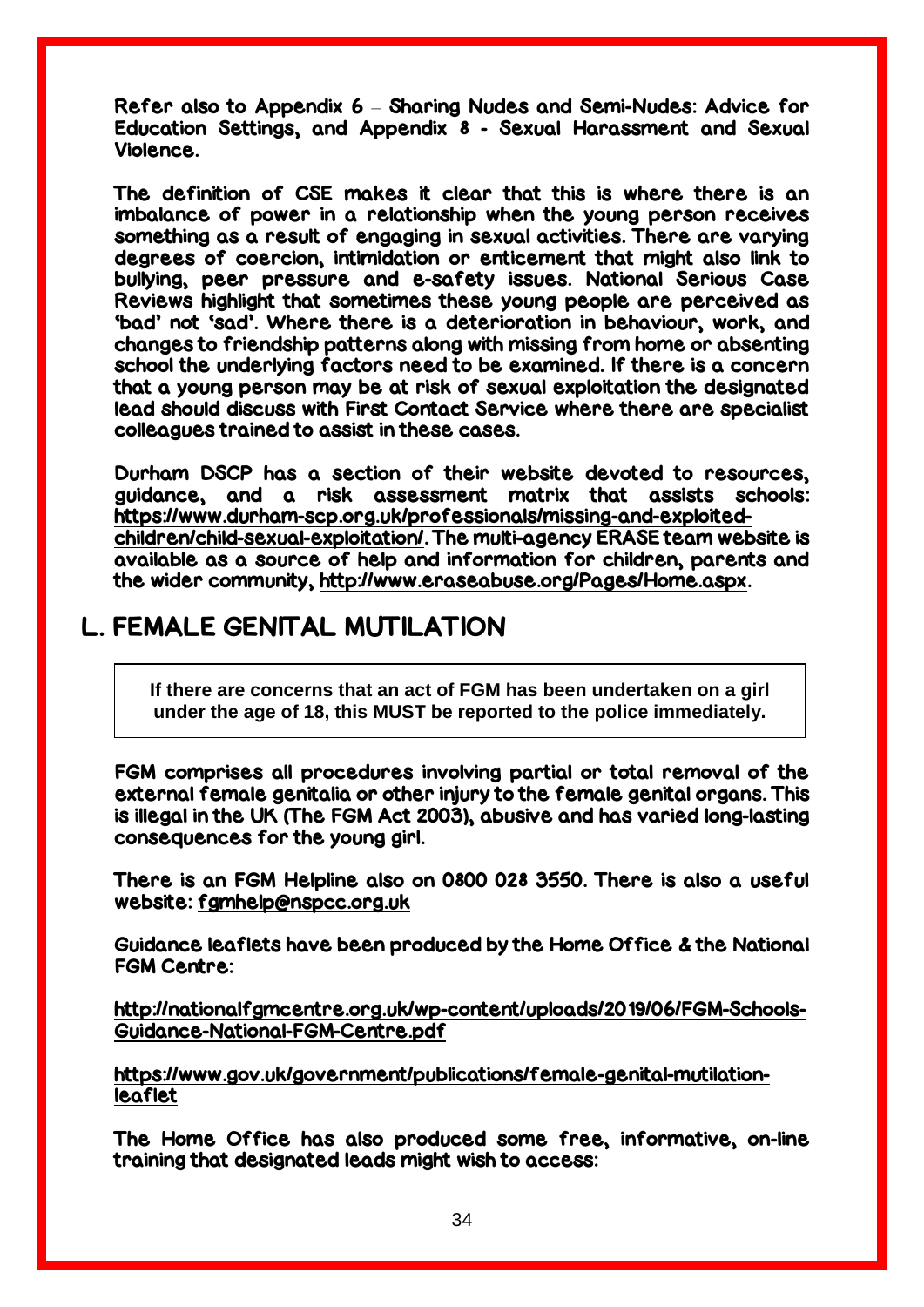Virtual college e-learning: Recognising and Preventing FGM.

## M. ONLINE SAFETY

This policy links to the wealth of other policies in school, and those that schools may download and customise from the following sources:

- 2019 DFE 'Teaching Online Safety in Schools'
- February 2021 Durham LA Online Safety Policy Template for Educational Settings
- School's Behaviour Policy
- School's Anti-bullying Policy

One item is referenced in the Appendices Sharing Nudes Appendix 6 - Summary of key information from [https://www.gov.uk/government/publications/sharing-nudes-and-semi](https://www.gov.uk/government/publications/sharing-nudes-and-semi-nudes-advice-for-education-settings-working-with-children-and-young-people)[nudes-advice-for-education-settings-working-with-children-and-young](https://www.gov.uk/government/publications/sharing-nudes-and-semi-nudes-advice-for-education-settings-working-with-children-and-young-people)[people](https://www.gov.uk/government/publications/sharing-nudes-and-semi-nudes-advice-for-education-settings-working-with-children-and-young-people) .

#### There is a Professionals Online Safety Helpline 0844 381 4772

Schools are reminded that a criminal offence has been committed if a person aged 18 or over intentionally communicates with a child under 16, who the adult does not reasonably believe to be 16 or over, if the communication is sexual or if it is intended to encourage the child to make a communication which is sexual. The offence will be committed whether or not the child communicates with the adult. This is the offence of sexual communication with a child under section 67 of the Serious Crime Act 2015.

On the DSCP website in the multi-agency online Procedures Manual, part 2, Safeguarding Practice Guidance there is further information under 'Esafety: Children Exposed to Abuse through the Digital Media'

## N. Peer on Peer Abuse (including Child on Child Sexual Violence and Sexual Harassment)

Peer on peer abuse is taken very seriously KCSIE 2021 (Part 1 Para 49 and Section 5: "Child on child sexual violence and sexual harassment") and our staff are aware that children are capable of abusing their peers, and that this can happen both in and out of school, online and offline.

Refer also to Appendix 6 – Sharing Nudes and Semi-Nudes: Advice for Education Settings, and Appendix 8 - Sexual Harassment and Sexual Violence.

Education settings are an important part of the inter-agency framework not only in terms of evaluating and referring concerns to Children's Services and the Police, but also in the assessment and management of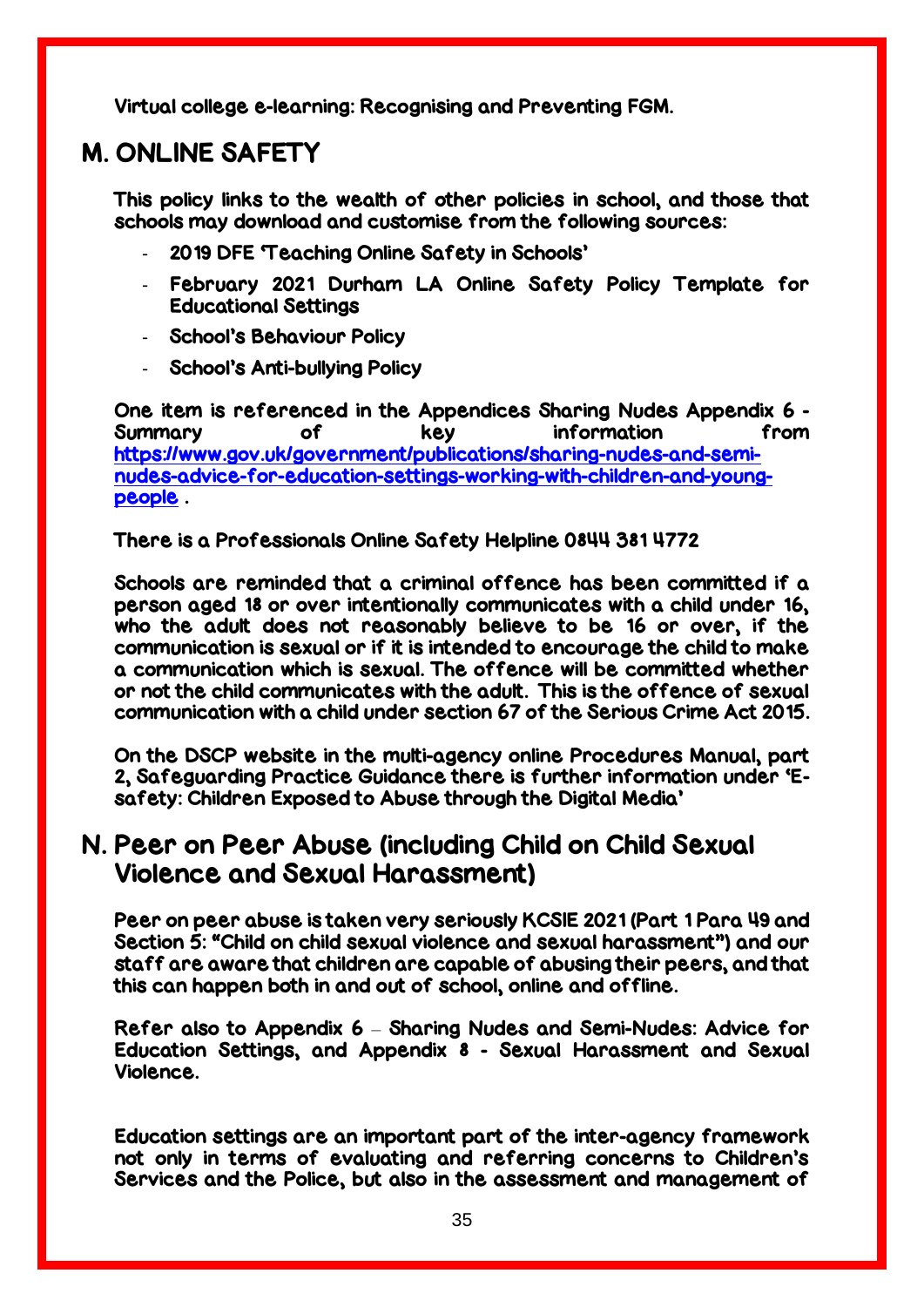risk that the child or young person may pose to themselves and others in the education setting.

All staff are supported to understand, that, even if there are no reports in our school, it does not mean it is not happening, it may be the case that it is just not being reported. As such, it is important if staff have any concerns regarding peer-on-peer abuse or sexual harassment, they should speak to the designated safeguarding lead (or deputy).

If one child or young person causes harm to another, this should not necessarily be dealt with as abuse. When considering whether behaviour is abusive, it is important to consider:

- Whether there is a large difference in power (for example age, size, ability, development) between the young people concerned; or
- Whether the alleged perpetrator has repeatedly tried to harm one or more other children; or
- Whether there are concerns about the intention of the alleged perpetrator.

In this school, all staff understand the importance of challenging inappropriate behaviours between peers, many of which are listed below, that are actually abusive in nature. Downplaying certain behaviours, for example dismissing sexual harassment as "just banter", "just having a laugh", "part of growing up" or "boys being boys" can lead to a culture of unacceptable behaviours, an unsafe environment for children and in worst case scenarios a culture that normalises abuse, leading to children accepting it as normal and not coming forward to report it.

Peer on peer abuse may take different forms:

- bullying (including cyberbullying, prejudice-based and discriminatory bullying).
- abuse in intimate personal relationships between peers.
- physical abuse such as hitting, kicking, shaking, biting, hair pulling, or otherwise causing physical harm (this may include an online element which facilitates, threatens and/or encourages physical abuse).
- sexual violence, such as rape, assault by penetration and sexual assault; (this may include an online element which facilitates, threatens and/or encourages sexual violence).
- sexual harassment, such as sexual comments, remarks, jokes and online sexual harassment, which may be standalone or part of a broader pattern of abuse.
- causing someone to engage in sexual activity without consent, such as forcing someone to strip, touch themselves sexually, or to engage in sexual activity with a third party.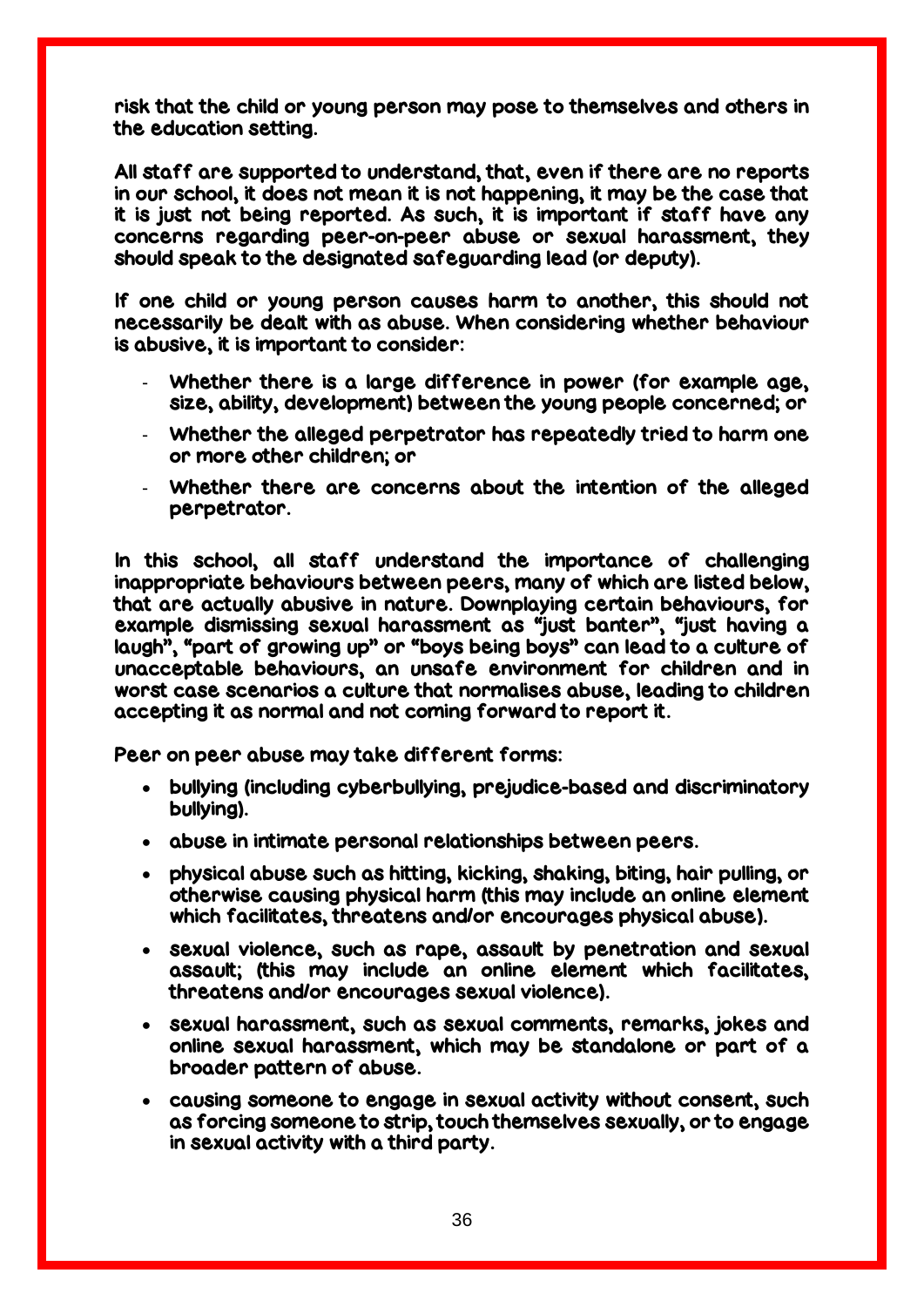- consensual and non-consensual sharing of nudes and semi nude images and or videos (also known as sexting or youth produced sexual imagery).
- upskirting, which typically involves taking a picture under a person's clothing without their permission, with the intention of viewing their genitals or buttocks to obtain sexual gratification, or cause the victim humiliation, distress or alarm.
- initiation/hazing type violence and rituals (this could include activities involving harassment, abuse or humiliation used as a way of initiating a person into a group and may also include an online element).

To support this agenda, the following steps are taken in school to minimise these risks. The school:

- will provide a developmentally appropriate Relationships, Sex and Health Education curriculum which develops students understanding of acceptable behaviour and keeping themselves safe and is in line with DfE guidance from September 2020.
- will ensure that all reports of alleged abuse or sexual harassment will be acted upon in line with Section 5 of Keeping Children Safe in Education 2021 Part 5.
- will reassure all victims that they are being taken seriously and that they will be supported and kept safe. A victim should never be given the impression that they are creating a problem by reporting sexual violence or sexual harassment. Nor should a victim ever be made to feel ashamed for making a report.
- where a report of rape, assault by penetration or sexual assault is made, the starting point is that this will be passed on to the police.
- will have robust risk assessments in place where appropriate and in line with Section 5 of Keeping Children Safe in Education Part 5.
- have relevant policies in place (e.g., behaviour policy, anti-bullying policy).

Victims, alleged perpetrators and any other child affected by peer-onpeer abuse and/or sexual harassment will be supported by a nominated, appropriate member of staff.

## O. CHILD CRIMINAL EXPLOITATION (CCE) INCLUDING COUNTY LINES

(KCSIE Sept 2021 Paras 33-35 & Annex B)

We will ensure that all staff are aware of the indicators that may signal that children are at risk from or involved with CCE.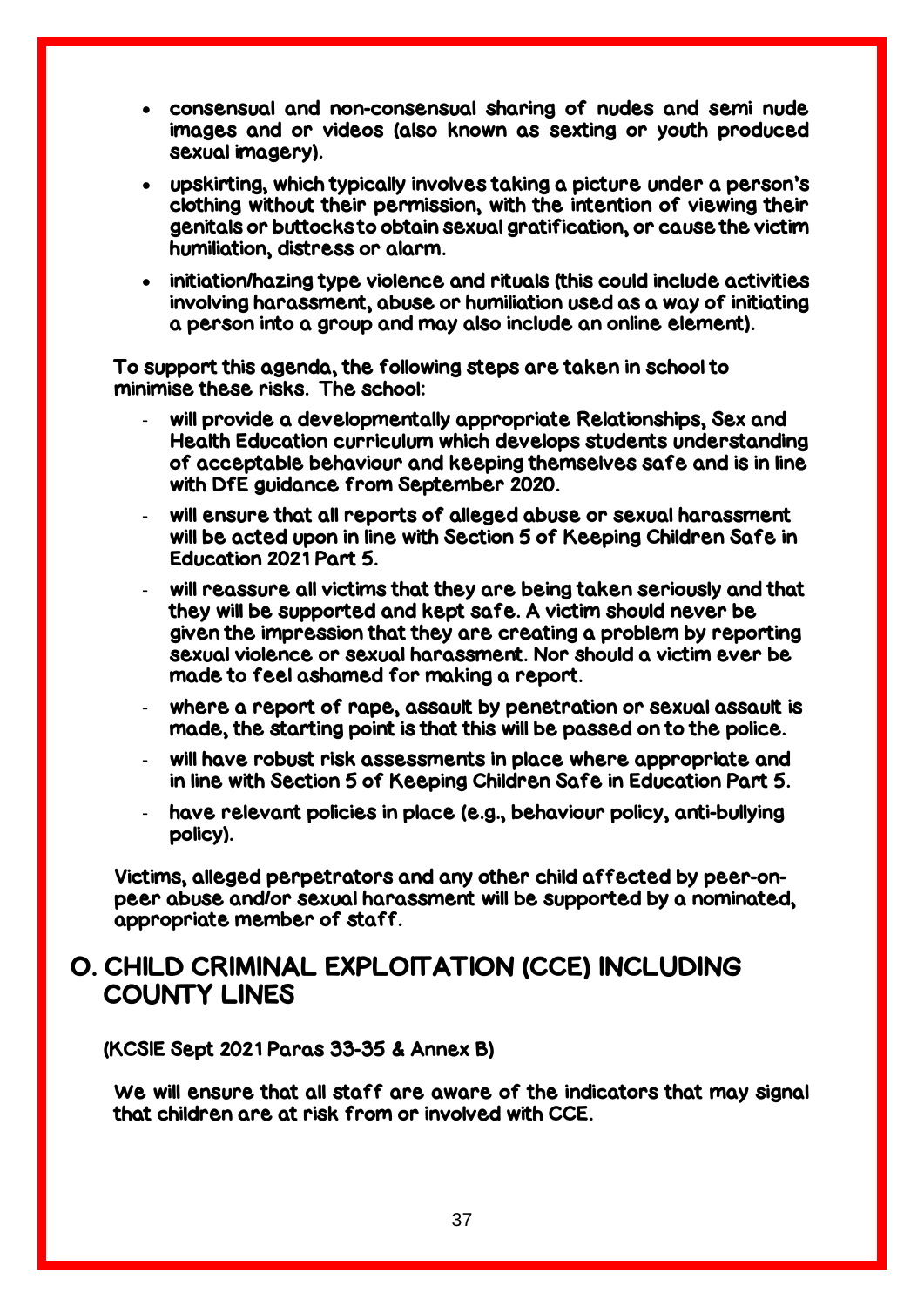CCE is where an individual or group takes advantage of an imbalance of power to coerce, control, manipulate or deceive a child into any criminal activity

- in exchange for something the victim needs or wants
- for the financial or other advantage of the perpetrator or facilitator
- through violence or the threat of violence. The victim may have been criminally exploited even if the activity appears consensual. CCE does not always involve physical contact; it can also occur through the use of technology. It can be linked to serious violence.

Some of the following can be indicators of CCE:

- children who appear with unexplained gifts or new possessions
- children who associate with other young people involved in exploitation
- children who suffer from changes in emotional well-being
- children who misuse drugs and alcohol
- children who go missing for periods of time or regularly come home late
- children who regularly miss school or education or do not take part in education

Please see the home office 'Preventing Youth Violence and Gang Involvement' and 'Criminal Exploitation of Children and Vulnerable Adults: County Lines'). [https://assets.publishing.service.gov.uk/government/uploads/system/uploa](https://assets.publishing.service.gov.uk/government/uploads/system/uploads/attachment_data/file/418131/Preventing_youth_violence_and_gang_involvement_v3_March2015.pdf) [ds/attachment\\_data/file/418131/Preventing\\_youth\\_violence\\_and\\_gang\\_inv](https://assets.publishing.service.gov.uk/government/uploads/system/uploads/attachment_data/file/418131/Preventing_youth_violence_and_gang_involvement_v3_March2015.pdf) [olvement\\_v3\\_March2015.pdf](https://assets.publishing.service.gov.uk/government/uploads/system/uploads/attachment_data/file/418131/Preventing_youth_violence_and_gang_involvement_v3_March2015.pdf)

Also relevant is the 'Criminal Exploitation of Children and Young Adults: County Lines Guidance': [https://www.gov.uk/government/publications/criminal-exploitation-of-](https://www.gov.uk/government/publications/criminal-exploitation-of-children-and-vulnerable-adults-county-lines)

[children-and-vulnerable-adults-county-lines](https://www.gov.uk/government/publications/criminal-exploitation-of-children-and-vulnerable-adults-county-lines)

## P. SERIOUS VIOLENCE

Keeping Children Safe in Education, September 2021 (para 51 & 52)

We will ensure that all staff are aware of the indicators that may signal that children are at risk from, or involved with, serious violent crime.

Indicators may include:

 Unexplained gifts/new possessions - these can indicate children have been approached by/involved with individuals associated with criminal networks/gangs